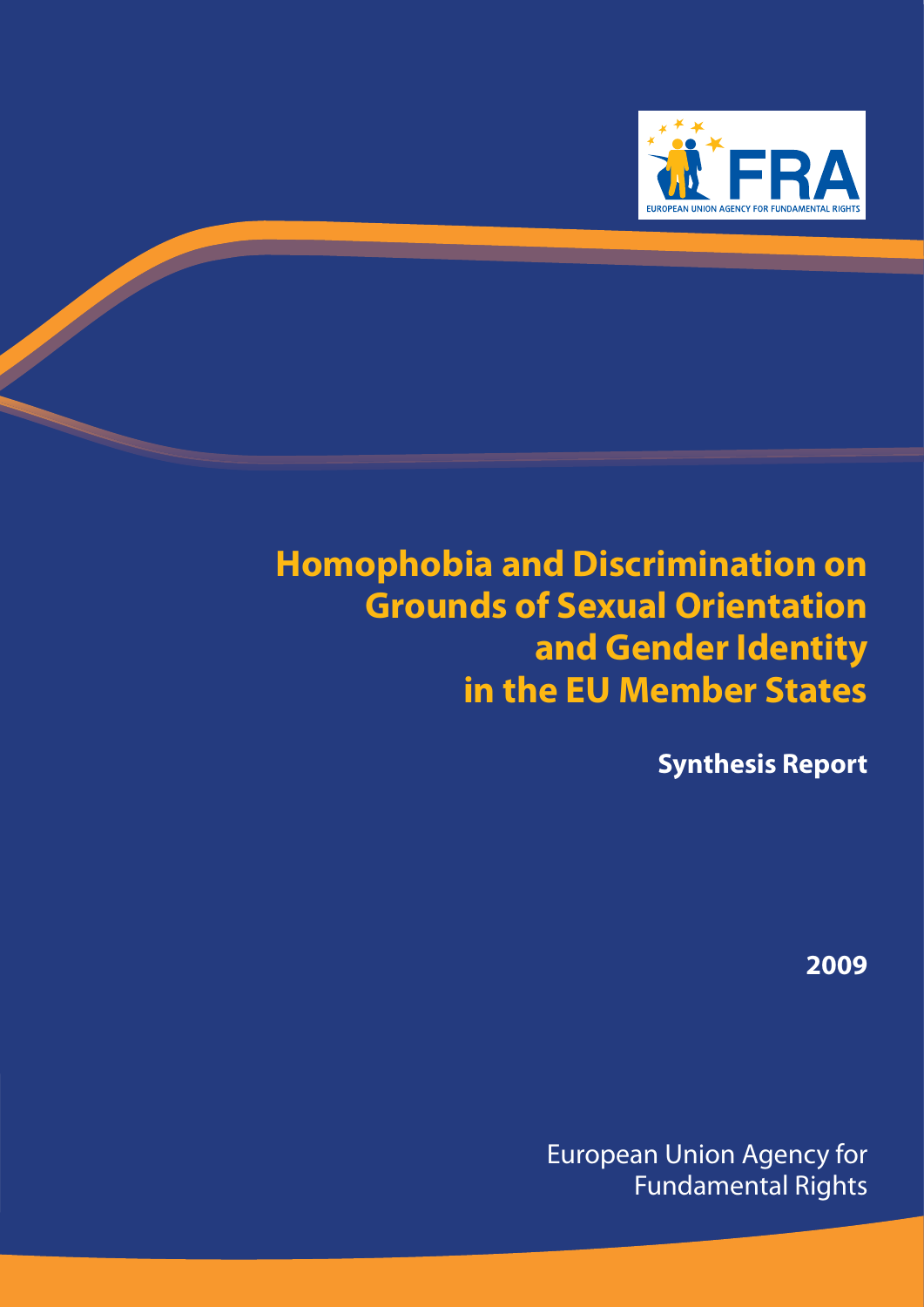#### **Europe Direct is a service to help you find answers** *to your questions about the European Union*

### **Freephone number** (\*)**: 00 800 6 7 8 9 10 11**

(\*) Certain mobile telephone operators do not allow access to 00 800 numbers or these calls may be billed.

More information on the European Union is available on the Internet (http://europa.eu).

Cataloguing data can be found at the end of this publication.

ISBN 978-92-9192-297-0 doi:10.2811/42335

© European Union Agency for Fundamental Rights, 2009 Reproduction is authorised, except for commercial purposes, provided the source is acknowledged.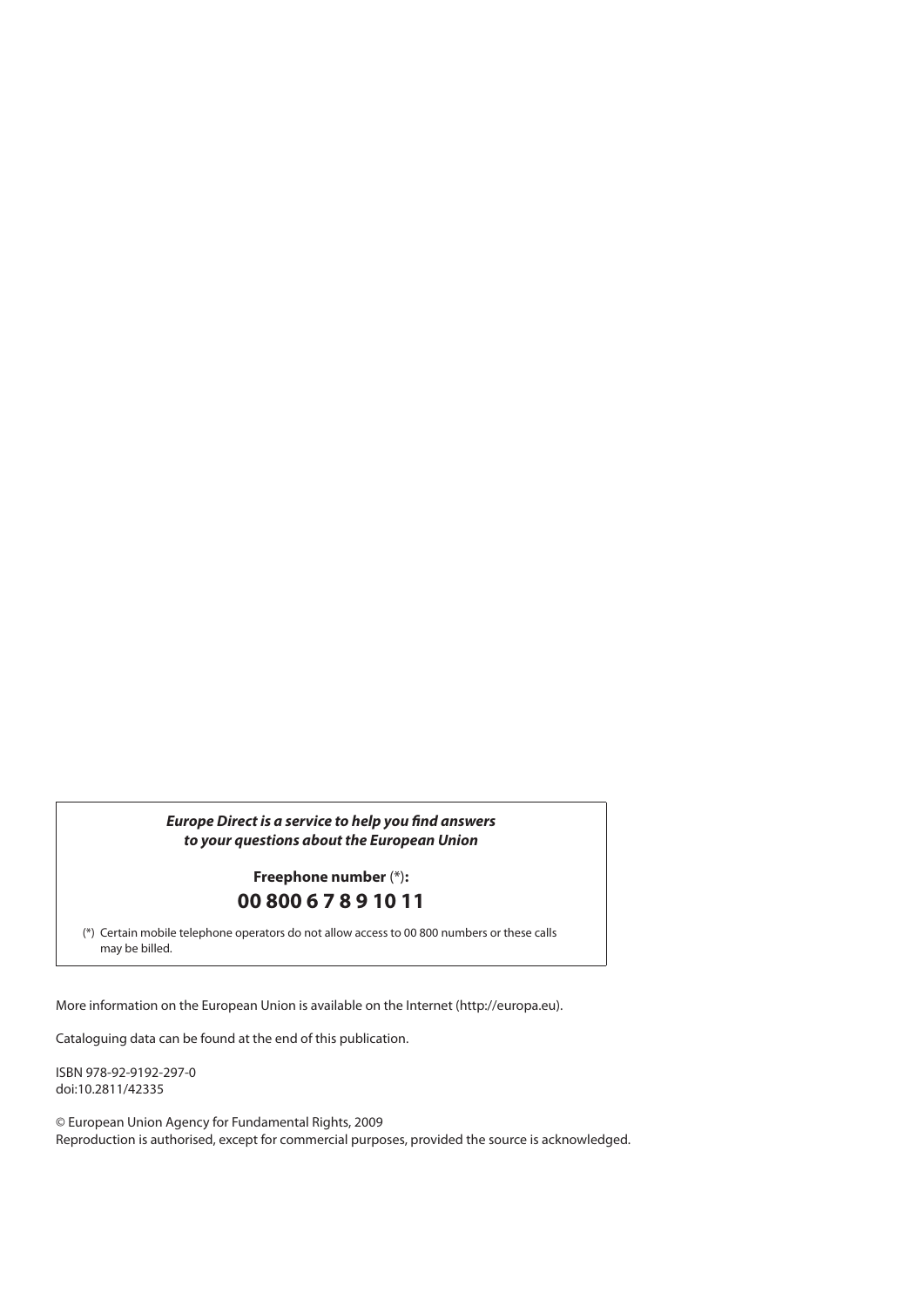

European Union Agency for Fundamental Rights (FRA)

## **Homophobia and Discrimination on Grounds of Sexual Orientation and Gender Identity in the EU Member States**

SYNTHESIS REPORT 2009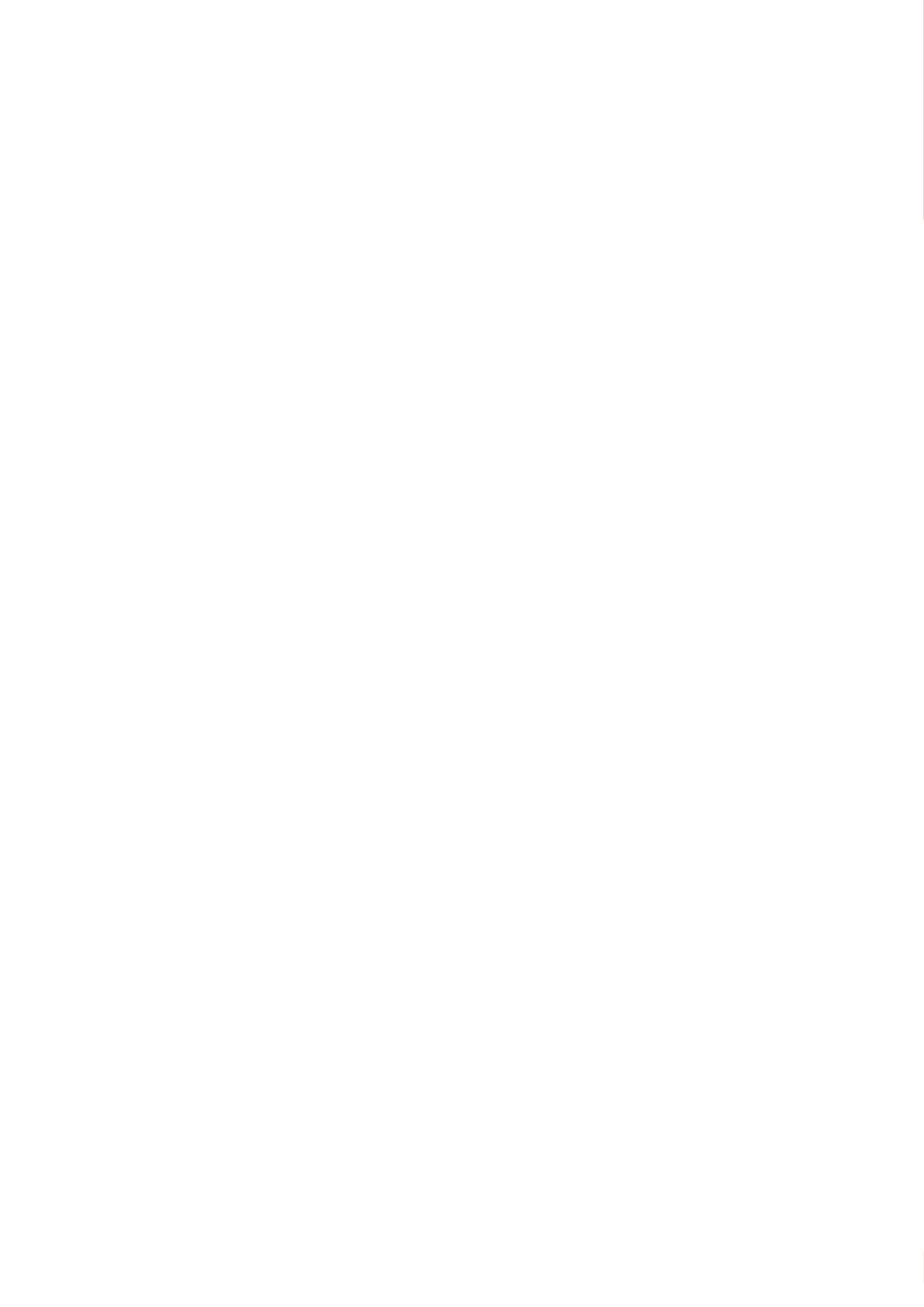# **Table of Contents**

| 5  |
|----|
|    |
|    |
|    |
|    |
|    |
|    |
|    |
|    |
| 31 |
| 33 |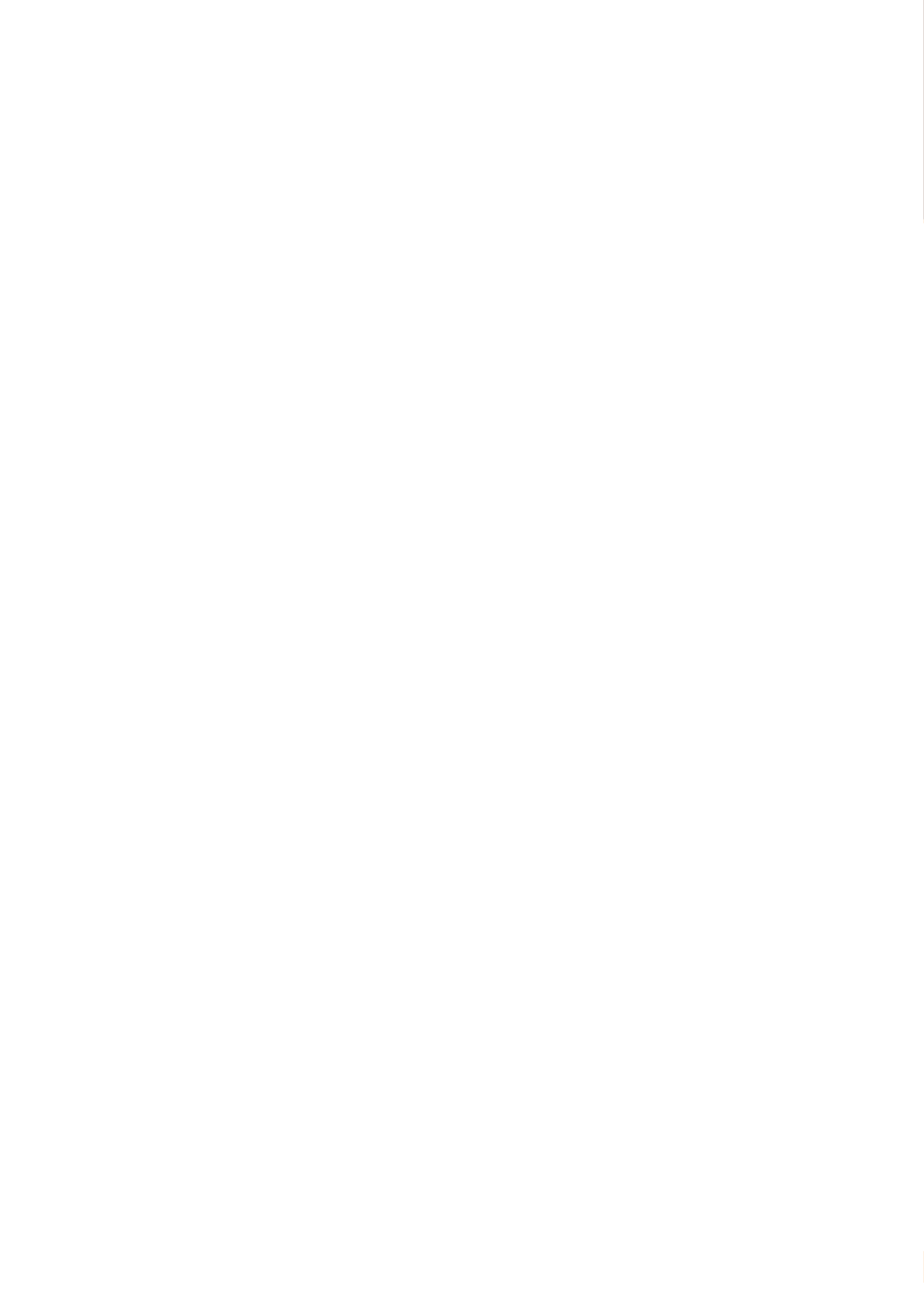# **I: Introduction**

In 2007 the European Union Agency for Fundamental Rights (FRA) was requested by the European Parliament to conduct research on discrimination against LGBT persons in the EU, across a number of themes. In 2008 the FRA published a first report which gave a legal analysis of LGBT rights and in 2009 the FRA published a second report which gave a picture of the situation on the ground. The present Summary Report combines the main findings of these two reports. The aim is to provide an accessible overview of the research for decision-makers at all levels of government, civil society, equality bodies and other interested in the topic.

For the full reports see: Homophobia and Discrimination on the grounds of Sexual Orientation and Gender Identity in the EU Member States – Part 1 Legal Analysis published by the European Union Agency for Fundamental Rights (FRA) in June 2008 and Homophobia Discrimination on Grounds of Sexual Orientation and Gender Identity in the EU Member States – Part 2 The Social Situation published in March 2009. These can be found on the website of the FRA: http://www.fra.europa.eu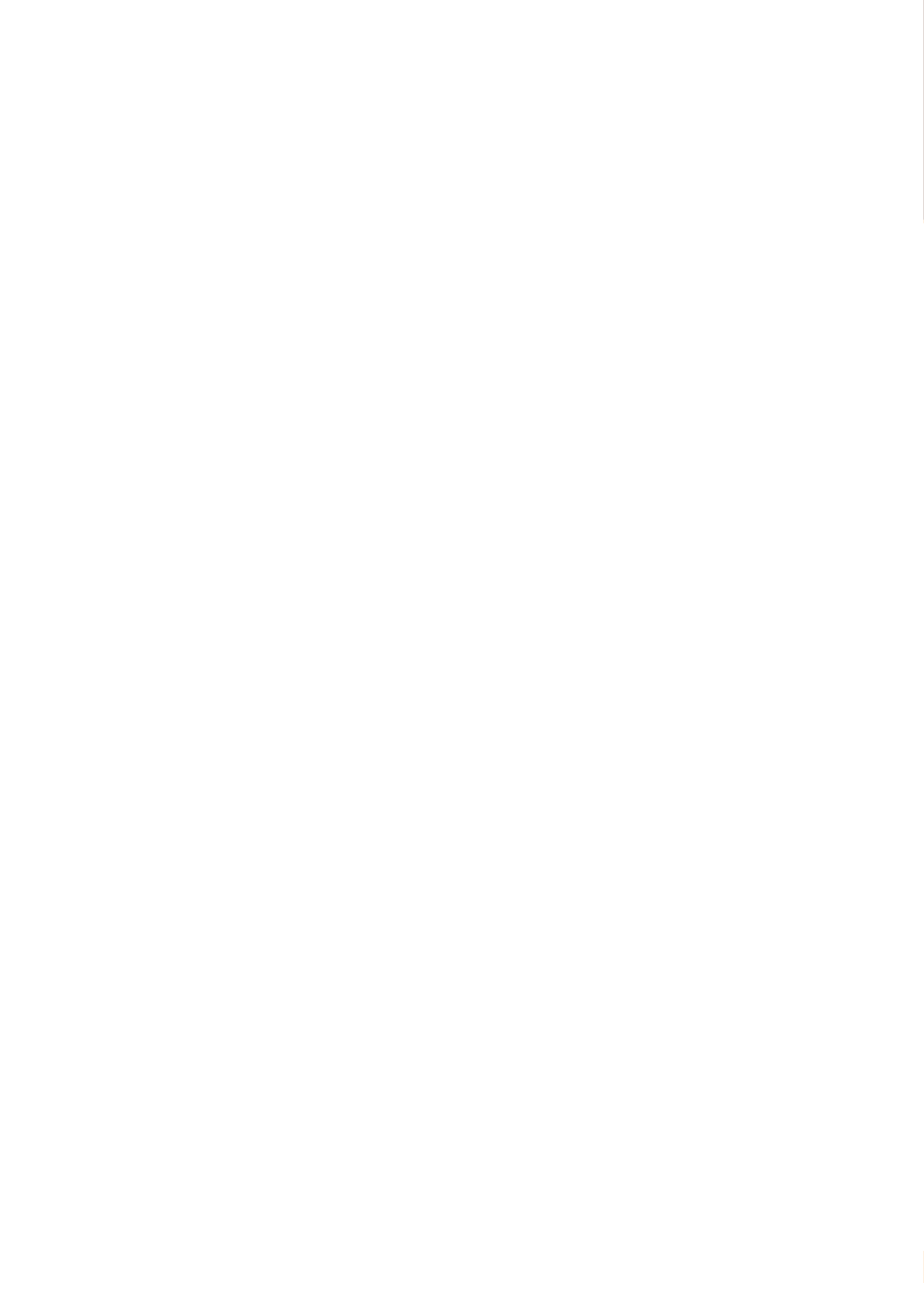## **II: Attitudes towards LGBT persons**

## *A: General Public*

Attitudes towards LGBT persons across the EU vary from one Member State to another. There is also evidence to suggest that attitudes are influenced by age (younger people being more tolerant than old), political inclination (left-wing being more tolerant than right-wing), sex (women being more tolerant than men) and education (the more educated being more tolerant than the less educated). The surveys suggest that attitudes towards LGBT persons vary according to the context, for instance a general tolerance of LGBT persons as potential 'neighbours' does not necessarily translate into the acceptability of LGBT persons being able to marry or adopt children.

**Sexual orientation** refers to each person's capacity for profound emotional, affectional and sexual attraction to, and intimate relations with, individuals of a different gender or the same gender or more than one gender.

**'LGBT persons'** refers to lesbians, gay men, bi-sexual and transgender persons.

Most EU wide surveys relate only to LGB persons. However, existing research with a national or thematic focus reveals similar, if not more hostile, public attitudes towards transgender persons. Various measures of attitude were taken in two surveys of the Eurobarometer in 2008 and 2006:

### *Attitudes towards having a homosexual as a neighbour*

Respondents were asked how comfortable they would be with having a homosexual as a neighbour and gave a numerical answer on a 'comfort scale' of 1-10 (1 being least comfortable). Two thirds of those questioned across the EU answered between 7 and 10 and only around 10 percent answered between 1 and 3. The European average was 7.9. Comparing answers by country, in Sweden, Denmark, the Netherlands and Luxembourg the average reply was over 9, while at the other end of the scale in Latvia, Bulgaria and Romania the average reply was under 6.

### *Attitudes towards allowing same-sex couples to marry or adopt children*

Respondents were generally less favourable in their opinion of whether LGB persons should be allowed to marry or adopt children. Only around one third of those questioned across the EU felt that LGB couples should be allowed to adopt, and around 44% agreed that same-sex marriage should be permitted. Comparing answers by country, the Netherlands (82%), Sweden (71%) and Denmark (69%) showed greatest support for same-sex marriage and adoption by same-sex couples (the Netherlands with 69%, Sweden with 51%, Denmark with 44%). Cyprus (14%), Latvia (12%), and Romania (11%) showed the least support for same-sex marriages while Romania (8%), Malta (7%) and Poland (7%) showed the least support for adoption by samesex couples.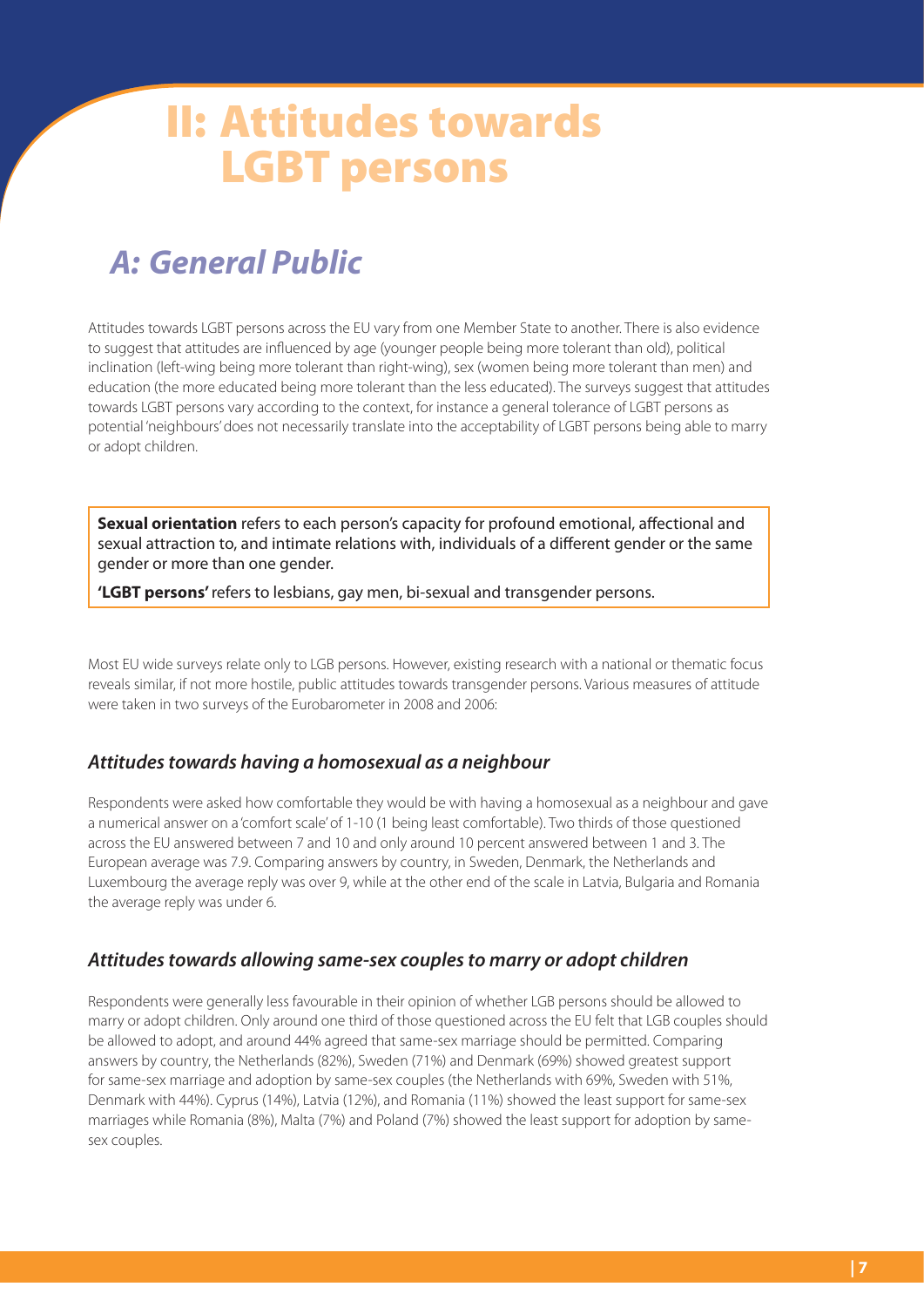### *Attitudes found in other national surveys*

Various surveys conducted at national level on different questions confirmed that while there was not necessarily strong hostility towards LGB persons in the abstract, intolerance manifested itself when respondents to surveys were asked if they would be comfortable associating with LGB persons (for instance as a friend, relative or member of the same organisation) or if they should be able to occupy positions of trust or responsibility (such as teachers or police officers).

### *Consequences of negative attitudes*

In order to avoid negative reactions many LGB persons adopt a strategy of 'invisibility' with co-workers, family and friends. This in itself may lead to emotional difficulties and might be connected with the higher incidences of mental health problems experienced by LGBT persons, discussed below.

More generally the negative attitude or prejudices of the general public will translate into discriminatory treatment by employers, colleagues, service providers, the media, as well as political and religious leaders. While it is possible to create legal protection of LGBT persons against discrimination, this of itself cannot adequately address the day-to-day problems faced.

#### **Changing public attitudes**

The FRA has found evidence to suggest that much prejudice against LGBT persons is based upon a series of misguided opinions including that homosexuality is an illness, LGBT persons are responsible for the collapse of traditional values such as the family or marriage, or that homosexuality is a vice or perversion equivalent to drug addiction or paedophilia. If such prejudices can be countered through education and awareness-raising it is more likely that long-term progress can be made in combating the discrimination faced by LGBT persons.

Public attitudes can in part be influenced by leaders of public opinion, such as the media, and political and religious leaders and this is discussed below. At a more general level public attitudes can be altered through awareness-raising and educational activities by the EU, national central government, government agencies, local government or non-governmental bodies. For example:

- Campaigns conducted by the European Commission, such as "For Diversity. Against Discrimination" could be further strengthened and linked to relevant government and civil society activities in the Member States.
- Central and local government, including national human rights institutions, could develop, or strengthen, existing awareness-raising campaigns on LGBT issues. LGBT organisations should be involved in the planning and implementation of such projects, creating strong multi-agency partnerships.
- Training could also be offered to LGBT NGOs on how to engage more effectively with the media, politicians or religious institutions and the public at large in order to ensure constructive rather than antagonistic discussions.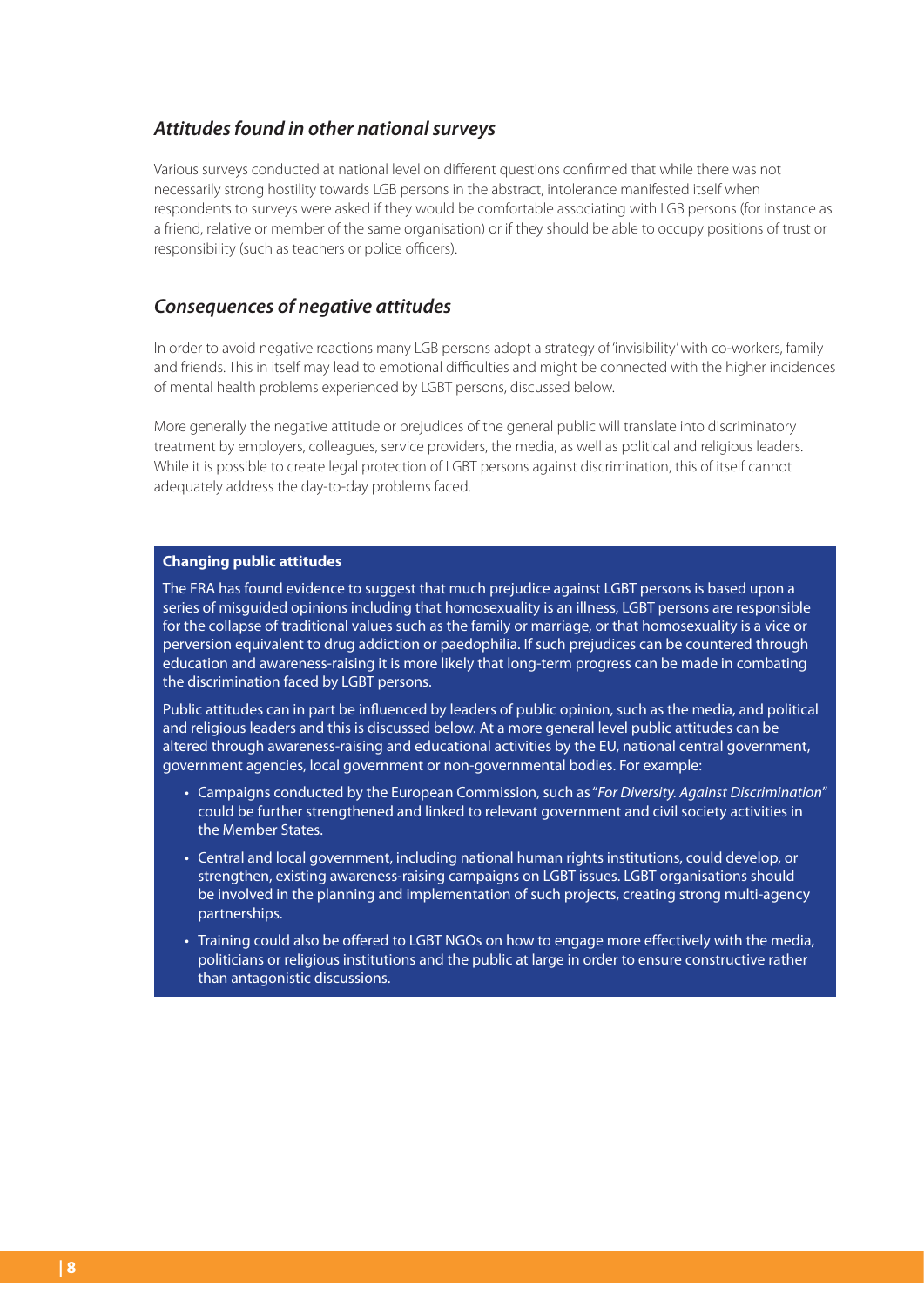## *B: Leaders of public opinion*

### **i: Media**

The portrayal of LGBT persons and discussion of issues relating to LGBT persons in the media varies across the EU. It would seem that the dominant portrayal of LGBT persons ranges from openly homophobic or transphobic to stereotyped.

**Homophobia** refers to the irrational fear of and aversion to homosexuality and to lesbian, gay and bisexual people based prejudice. **Transphobia** refers to the irrational fear of and aversion to individuals who do not express their gender identity as it was assigned to them at birth (for example, cross-dressers, feminine men or masculine women).

In many Member States it appears normal for the media to make homophobic or transphobic statements. Even where this does not occur, LGBT persons tend to be stereotyped. For instance, gay men are more often than not depicted as effeminate and lesbians depicted as masculine. Furthermore, LGBT persons tend to be portrayed almost exclusively on the basis of their sexuality. This can contribute to prejudice and reinforce the idea that a gay man or lesbian is defined purely by their sexual preference and sexual activity. For instance, illustrations accompanying newspaper articles on LGBT issues are very often semi-erotic, and media coverage can often avoid exploration of intellectual or political issues and focus on superficial questions such as how LGBT persons dress at Pride events. Many issues also remain hidden. For instance, in many Member States the depiction of non-heterosexuality is still considered a taboo. Similarly, there is generally much lower visibility of lesbian or bisexual persons as compared with gay men, and transgender persons tend to be discussed only in the context of medical issues. However, there is also evidence that a more balanced portrayal of LGBT persons is beginning to emerge. For instance LGBT persons increasingly appear in documentaries or television series and coverage of serious LGBT issues appears to be increasing.

#### **Encouraging balanced media coverage**

The media have a crucial role to play in improving reporting on and the public perception of LGBT people. There are several ways in which the media could be encouraged to avoid homophobic statements, stimulate informed public debate and present balanced portrayals of LBGT issues. For instance:

- By adopting a code of practice for the media that prohibits homophobic statements. This could be overseen by a complaints body, such as the UK's Press Complaints Commission. Additionally public broadcasting agreements between broadcasters and governments could include a requirement that LGBT issues be treated in a balanced manner, such as in Denmark.
- By offering education and training for journalists to raise awareness about LGBT persons and issues. This could encourage more balanced reporting that includes discussion of political and social questions, rather than focusing merely on sexuality.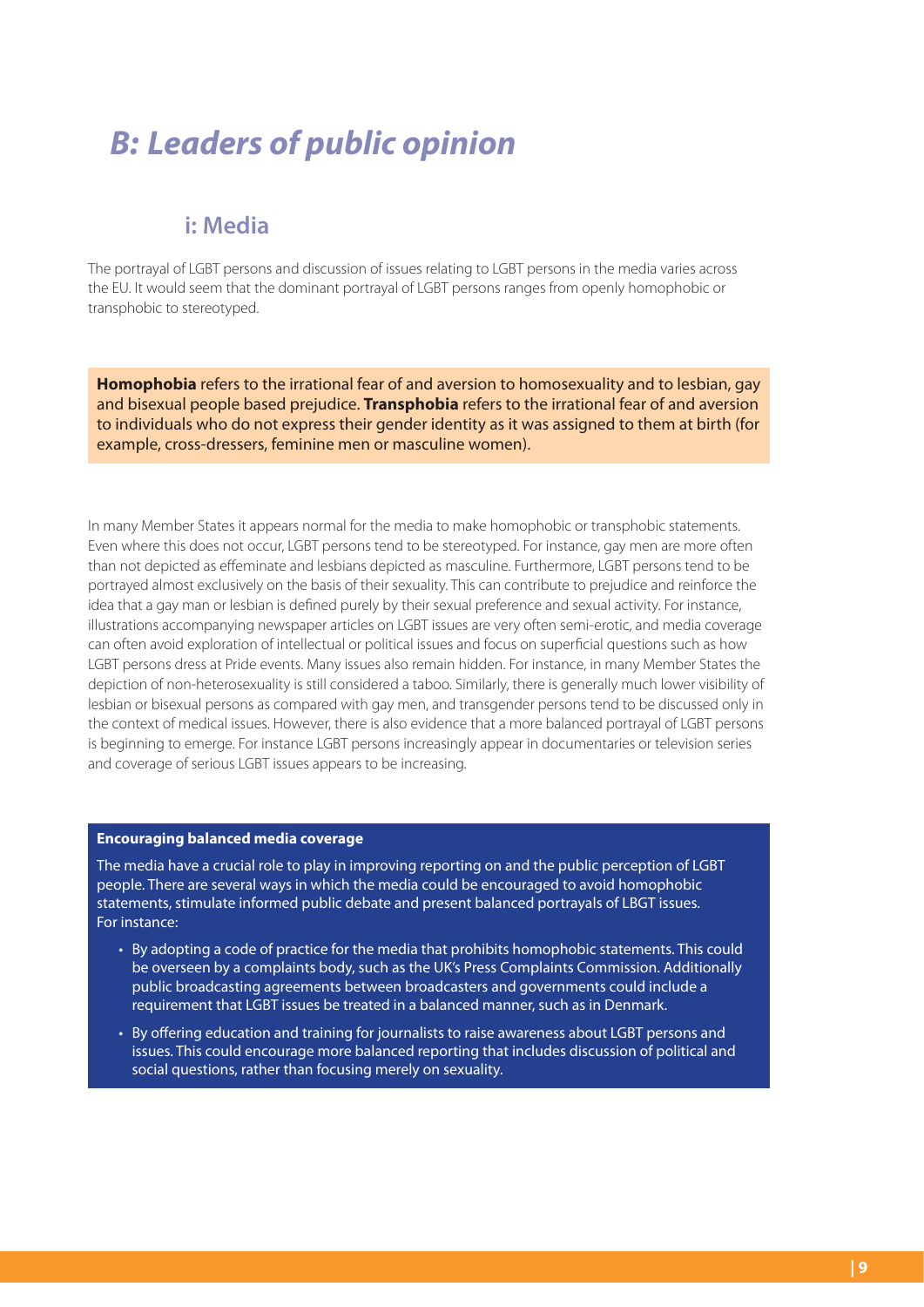### **ii: Political Figures & Religious Institutions**

Politicians and religious figures have great influence over public opinion. Unfortunately there are many examples of this influence being exercised in a damaging way, stimulating and supporting intolerance towards LGBT persons. In many Member States church representatives and politicians actively mobilise the public against the adoption of rights and protection for LGBT persons or LGBT events such as Gay Pride. Even where politicians are not openly homophobic or transphobic, it would seem that the taboo nature of the subject and fear of public disapproval deters them from engaging those with more extreme views in public debate. It is reported that in countries such as Cyprus, Greece, Italy, Latvia, Lithuania, Poland and Romania lobbying by church representatives has been particularly significant (while Jewish and Muslim figures do not seem to have played a notable role).

At the same time there are examples of religious institutions reaching out to LGBT persons. For instance, in the Netherlands by 1995 the synod of the Netherlands Reformed Church had already issued a statement that members of the church have equal rights, regardless of their sexual orientation or way of life. In Finland, reportedly since 1999 the Kallio parish (Kallion seurakunta) in Helsinki has embraced "rainbow people" and "Rainbow Masses" have been held in connection with Gay Pride events in Vaasa, Helsinki and Tampere. In Sweden, the Lutheran Church participated in the 2008 Pride events.

Similarly, in some Member States politicians have actively engaged in LGBT events to display solidarity and support: in the Netherlands the 2008 Canal Pride in Amsterdam was joined by three government ministers, representing the cabinet, and the mayor of Amsterdam. In Austria, among the 120,000 participants of the 2008 Pride event was the equality body of the city of Vienna; in Sweden, the Minister for EU Affairs opened the 2008 Stockholm EuroPride; in Spain, the 2008 Madrid Pride was joined by the Equality Minister; in France the Mayor of Paris joined the Paris Gay Pride in 2008.

### **Engaging in constructive dialogue with political and religious leaders**

Political and religious leaders exercise great influence over public opinion and engaging with them is an important element in addressing prejudicial public attitudes. Dialogue could take place with bodies responsible for promoting human rights nationally (such as a national equality body or national human rights institution) or directly with LGBT organisations. The goal of such dialogue could include:

- Establishing common ground and shared values, such as: the importance of long-term relationships (e.g. through the recognition of same-sex partnerships), the protection of the family (e.g. through the right for same-sex couples to adopt children).
- Encouraging politicians to support LGBT events openly and to challenge others who use homophobic statements.

### *C: Hate speech and hate crime*

Negative public attitudes towards LGBT persons can manifest themselves as discriminatory behaviour. However, at worst they can lead to hate speech and hate crime. There are frequent reports from across the EU that individuals suffer serious violent attacks because of their sexual orientation or gender identity and that often such attacks are fatal particularly those directed at transgender persons.

Young people are subjected to assaults more than other age groups (including bullying at school), while lesbian and bisexual women are more likely to experience sexual assaults or assaults in private settings than gay or bisexual men. The perpetrators are usually young men in groups. Hate speech against LGBT persons takes place in, among other contexts, political debates concerning LGBT rights or during counter-demonstrations at public LGBT events such as Pride. Homophobic statements by political and religious figures appear in the media. In such statements, LGBT persons are often depicted as unnatural, diseased, deviant, linked to crime, immoral or socially destabilising. The Internet, as a platform for the publication of hate speech, is an area of particular concern because perpetrators are not easily found or prosecuted.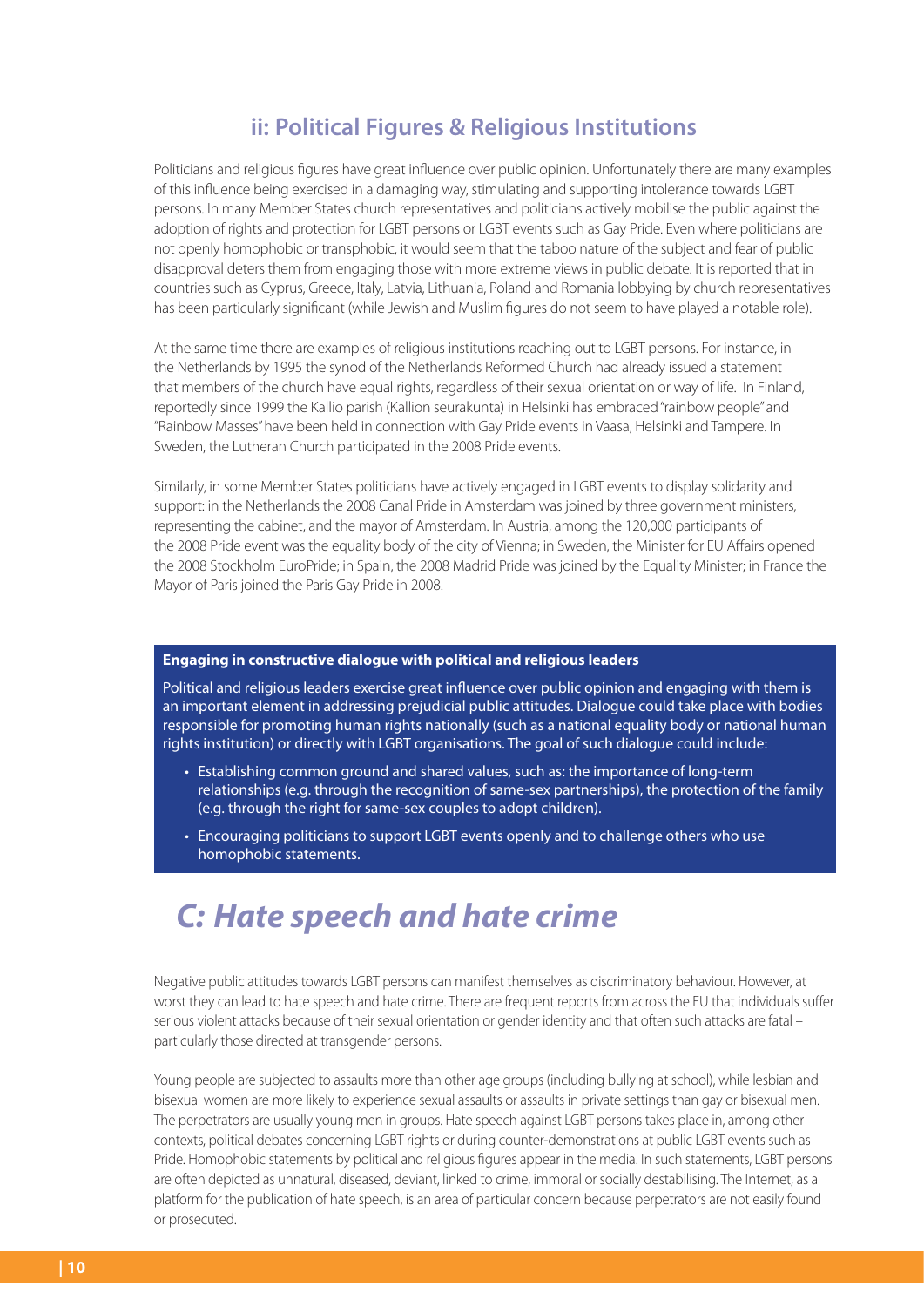**'Hate speech'** refers to the incitement and encouragement of hatred, discrimination or hostility towards an individual that is motivated by prejudice against that person because of a particular characteristic, for example, their sexual orientation or gender identity.

**'Hate crime'** refers to a physical or a verbal attack on an individual that is motivated by prejudice against that person because of a particular characteristic, for example, their sexual orientation or gender identity. All Member States currently criminalise physical attacks. In most Member States the penalty for these offences can be made higher where they are motivated by prejudice against, for instance, a person's race or religion (known as an 'aggravating factor'). However, EU law does not require Member States to include homophobia or transphobia as an 'aggravating factor' for criminal offences.

Surveys from some Member States suggest that only around 20% of hate crimes are reported by victims. It also seems that in some Member States up to 50% of LGBT persons have experienced physical assaults for homophobic or transphobic motives. However, there is not enough information available to paint a full picture of how frequently hate speech or hate crimes occur across the EU. This may be due to the fact that many Member States do not keep official statistical data on hate crimes and victims may be reluctant to report incidents directly to the police (for fear of 'coming out' or fear of prejudice).

Hate speech against LGBT persons is only expressly classed as a crime in twelve Member States (Belgium, Denmark, Germany, Estonia, Spain, France, Ireland, Latvia, Netherlands, Portugal, Romania and Sweden) and Northern Ireland in the UK. In four Member States (Austria, Bulgaria, Italy and Malta) hate speech is criminalised in relation to specific groups and LGBT persons are not included among them. This makes it difficult to apply the legislation to cases of homophobia. In the other Member States, hate speech against LGBT persons is not specifically defined as a criminal offence, but the law is phrased in a general way and it could be used to protect them.

Hate crime against LGBT persons is an offence in ten Member States (Belgium, Denmark, Finland, France, Netherlands, Portugal, Romania, Spain, Sweden and UK), although some Member States restrict it to specific crimes. In fifteen Member States (Bulgaria, Cyprus, Czech Republic, Germany, Estonia, Spain, Ireland, Italy, Lithuania, Luxembourg, Latvia, Malta, Austria, Slovenia, Slovakia), homophobia and transphobia are not explicitly defined as an aggravating factor. However, in six of these (Austria, Czech Republic, Germany, Latvia, Malta, and Slovakia), the general notion of hate crime is recognised in law, and so it is possible that homophobia and transphobia could be taken into account as aggravating factors.

#### **Combating hate speech and hate crime**

Physical and verbal attacks prevent an individual from living a life without fear. They are a source of humiliation and potentially life-threatening. It is therefore essential that measures are in place to penalize hate speech and hate crime. These include:

- For those countries that have not yet done so, LGBT persons should be protected alongside other groups (such as racial or religious minorities) from hate speech and hate crime.
- On 28 November 2008 the EU adopted a framework decision relating to hate speech and hate crime motivated by racism and xenophobia. The EU needs to consider adopting similar legislation to cover homophobic and transphobic hate speech and hate crime so that LGBT persons can be protected in all Member States.
- Countries should consider introducing 'self reporting' or 'third party reporting' as in the UK, where a victim can inform the police of an incident at a location other than a police station and to an official other than a police officer.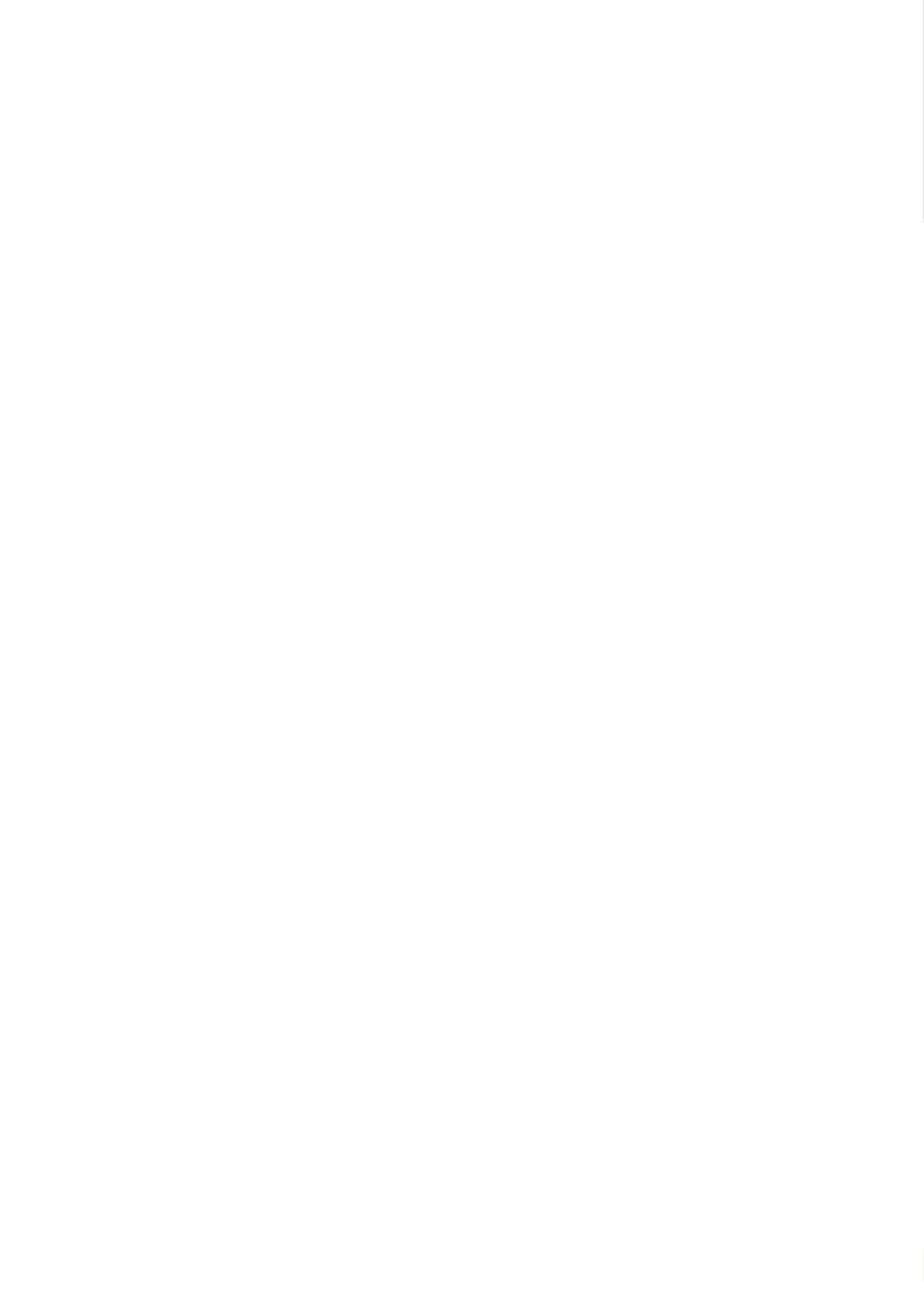## **III: Access to Public services**

Everyone has to rely on goods and services, and those who are heavily dependent on certain public services are usually already in a vulnerable position. EU legislation does not currently oblige Member States to prohibit sexual orientation discrimination in this area. Nevertheless, there is a great deal of evidence to suggest that protection is needed and research reveals high levels of discrimination in access to education and health services.

### **An equal right to equal treatment**

EU law currently offers greatest protection against discrimination to EU citizens who are members of a racial or ethnic minority (through the Racial Equality Directive) or on the basis of sex (through the Equal Treatment Directives). This prohibits discrimination in the context of employment and training but also in access to goods and services such as education, housing and health care on the grounds of sex, or ethnicity or race. Discrimination on other grounds (such as age, disability or sexual orientation) is only prohibited in the context of employment and training (by the Employment Framework Directive). This creates a 'hierarchy' of protection from discrimination, with some groups protected more than others. To avoid this, protection against discrimination in accessing goods and services should be extended to cover all grounds, including sexual orientation.

### *A: Education*

The school environment, particularly during adolescence, is a place where boundaries of gender expression and behaviour are influenced by one's peers and teachers. Not only does this have an important impact on a person's socialisation, it also affects their future life prospects, particularly with regard to university education and career opportunities. Schools have the task of educating and influencing entire generations and as such have the opportunity to teach tolerance.

Verbal and physical abuse is commonly experienced by LGBT persons across the schools of the EU Member States. Bullying and harassment may take the form of physical attacks, or name-calling and threats delivered using the internet or mobile phone. For the most part homophobic language is treated as a normal and acceptable part of daily school life. Schools in most countries do not appear to have policies or training to combat homophobic bullying. In part this may be because homophobic and transphobic attitudes also exist among some teaching staff themselves. LGBT issues are also largely absent from educational curricula resulting in an overall 'invisibility' of LGBT persons. Unfortunately in some Member States the discussion or teaching of issues related to sexual orientation and gender identity in educational institutions is expressly prohibited.

Homophobic and transphobic bullying at school can lead to higher drop-out rates and truancy among LGBT students, which will reduce the chances of going on to further or higher education. It can also result in social isolation and mental suffering, and may increase the risk of self-harming behaviour.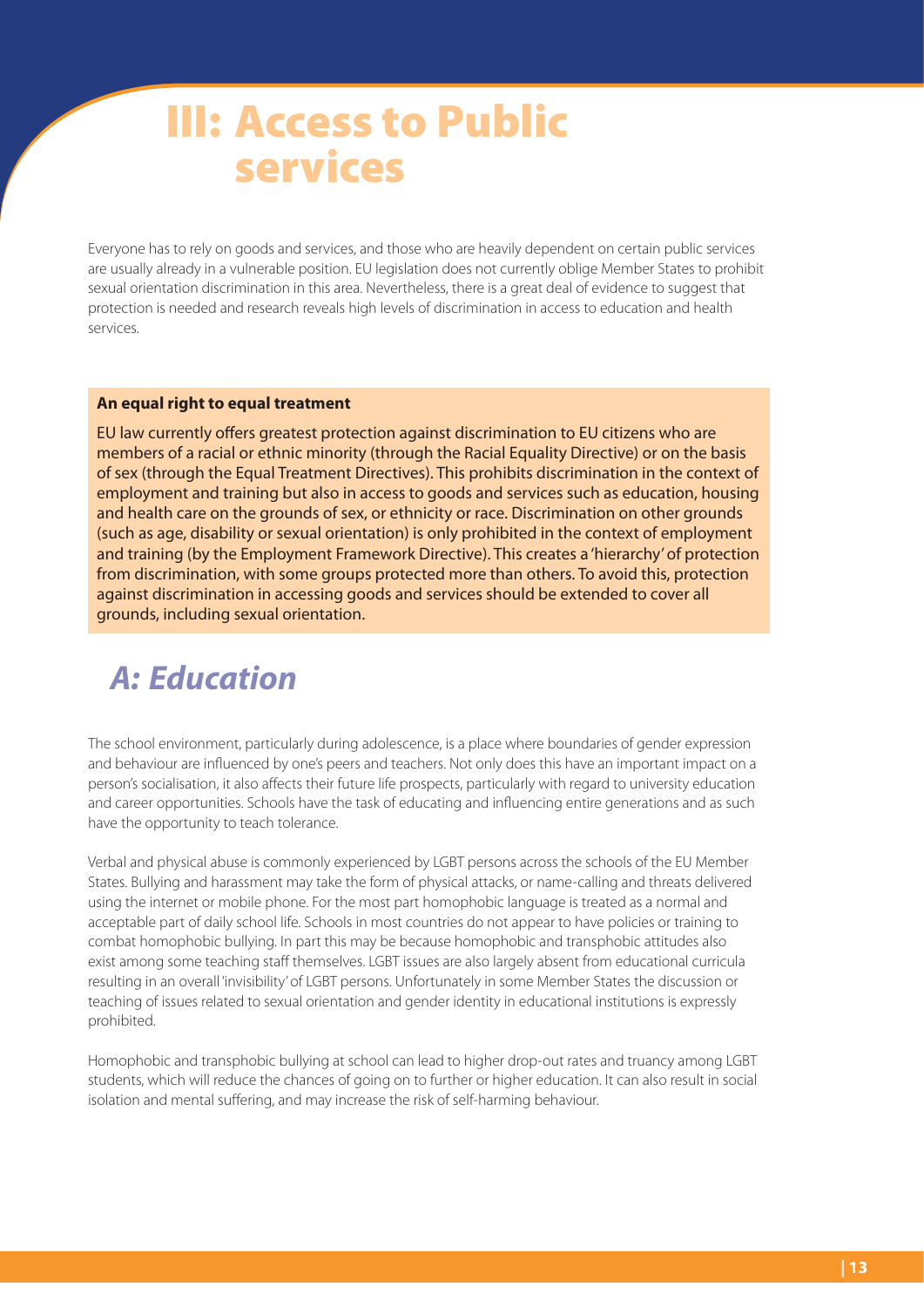#### **Teaching tolerance and creating a supportive environment**

Because schooling plays such a formative role in one's life, it is essential that measures are in place to confront prejudicial attitudes and prevent the harm they cause. These measures could include:

- The introduction of LGBT issues into school curricula in order to encourage tolerance and understanding among both staff and students and raise awareness of non-traditional family structures. Teaching materials could include books to be shared with parents in order to help deconstruct stereotypes and explain sexual diversity.
- Schools adopting anti-bullying policies that expressly include homophobia and transphobia.
- Training for teachers on how to address LGBT issues in teaching as well as training teachers and school counsellors on how to deal with incidences of homophobic and transphobic harassment.

### *B: Health*

Accessing health services is important not only when a person needs medical attention, but also in order to prevent health problems occurring in future. LGBT persons experience several difficulties in relation to health services, with transgender persons in particular experiencing more difficulties than LGB persons.

Firstly, LGBT persons often experience discrimination when accessing health care. This may come in different forms. There are reports of medical staff being openly insulting to LGBT persons and comparing their sexuality to paedophilia or bestiality. Medical staff may also treat sexual orientation or sexual identity as a matter of psychological disorder. In certain Member States it is reported that LGBT children in State care are subjected to 'conversion therapy'. In some cases medical staff may simply refuse to offer treatment or particular levels of care (such as bathing patients). In many Member States gay men are prohibited from donating blood because there exists a presumption that they are highly like to be carrying HIV/AIDS. Such experiences often lead LGBT persons not to disclose their sexual orientation or gender identity to doctors, which in turn might have an impact on their diagnosis or treatment offered. As a result of fears of prejudice LGBT persons may not seek medical support when it is needed, and may not undergo routine preventive treatment, such as cervical smear tests or screening for sexually transmitted illnesses (STIs).

Secondly, LGBT persons may be subject to strong negative attitudes from family, friends, peers, colleagues or more generally. When coupled with fear of prejudice from medical staff this may combine to explain the higher incidences of ill health among LGBT persons, and particularly mental health with higher than average incidences of depression, self harm and suicide attempts than the majority population.

**'Hetero-normative'** describes the attitude that hetero-sexuality (i.e. attraction between male and female only) is normal, natural and superior to homosexuality (i.e. attraction between people of the same sex).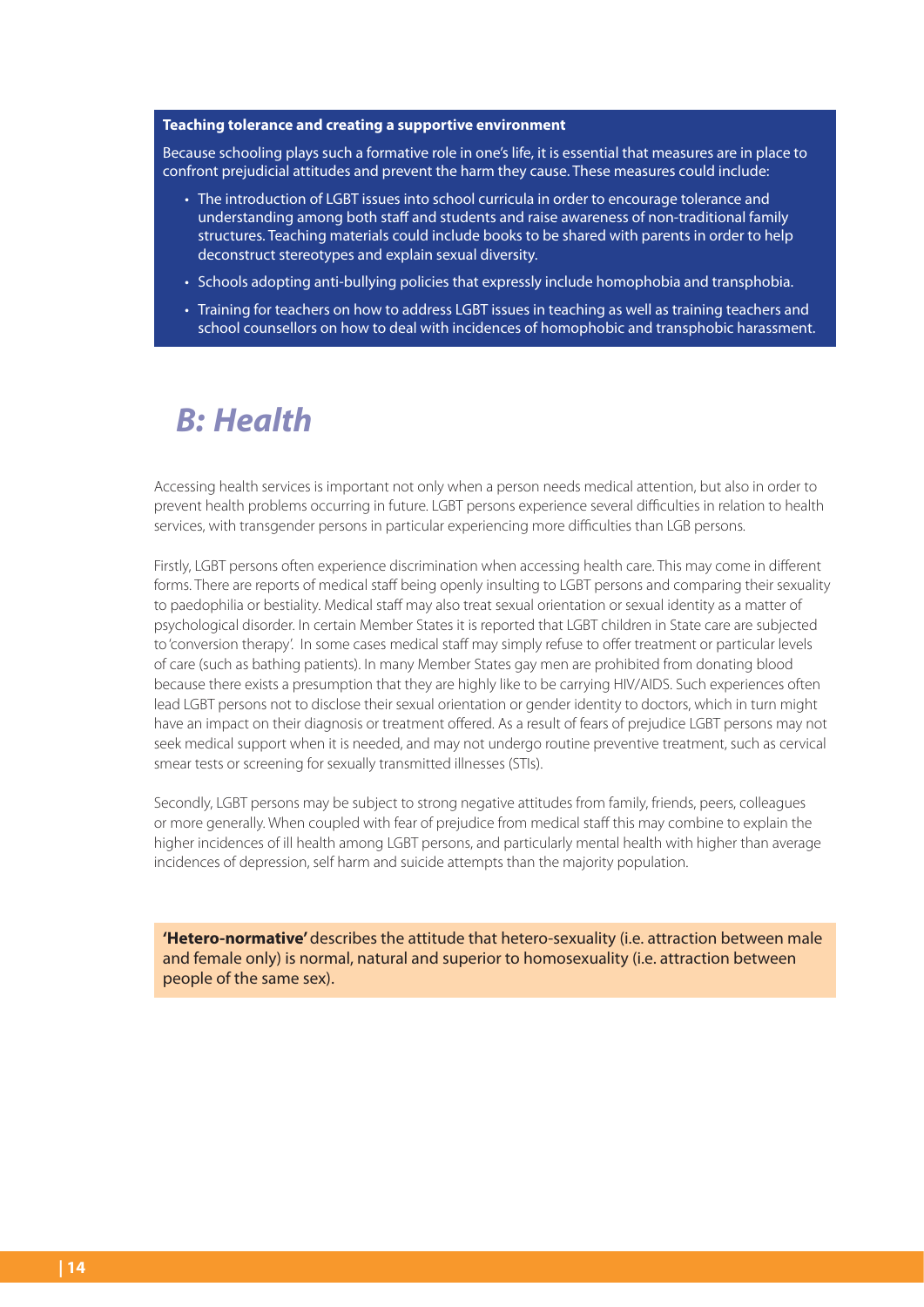At a general level there is a strong presumption of hetero-normativity among health professionals that may be conducive to creating an inherent perception of discrimination against LGBT persons. For instance, research indicates that gynaecologists often automatically presume a patient to be in a heterosexual relationship and offer advice accordingly. Another difficulty is the failure to recognise same-sex partners of patients as 'next of kin'. In some Member States this may be a conscious policy while in others it is merely a clerical issue where standardised paperwork does not provide an option to record 'same sex partner' or 'civil partner'. Another area where hetero-normativity is expressed through governmental policy is in the area of reproductive health services, since many Member States limit access to fertility treatment to women in heterosexual relationships. However, some in Member States (Denmark, Spain and Romania) law-makers and the courts have moved towards the removal of barriers to reproductive health services for LGBT persons, permitting access for individuals regardless of marital status or sexual orientation.

#### **Ensuring an inclusive health service**

Access to health care is necessary in order to guarantee an adequate quality of life, not only to alleviate present suffering, but also to ensure good health in the long-run. Prejudicial attitudes among health professionals and inherent hetero-normativity in health services can deter LGBT persons from accessing medical care. This is especially worrying where it leads to higher incidences of ill-health. Certain measures might improve the situation:

- Adequate training and awareness-raising could be offered to health care providers to raise their awareness of LGBT issues, and eliminate prejudices. National human rights institutions and LGBT NGOs could be involved in such training and offer information on 'LGBT-friendly' general practitioners, hospitals and specialists, as occurs in Sweden.
- Medical practitioners could be encouraged reassure their patients of confidentiality and acceptance. General practitioners in particular should be encouraged to stock and distribute relevant publications for LGBT persons seeking further information on issues relevant to their sexual orientation or gender identity.
- Measures should be taken to improve mental health services for LGBT persons, such as the training staff on LGBT issues.
- National health surveys should include a focus on the health of LGBT persons to help to verify that equality in access to health care is made a reality.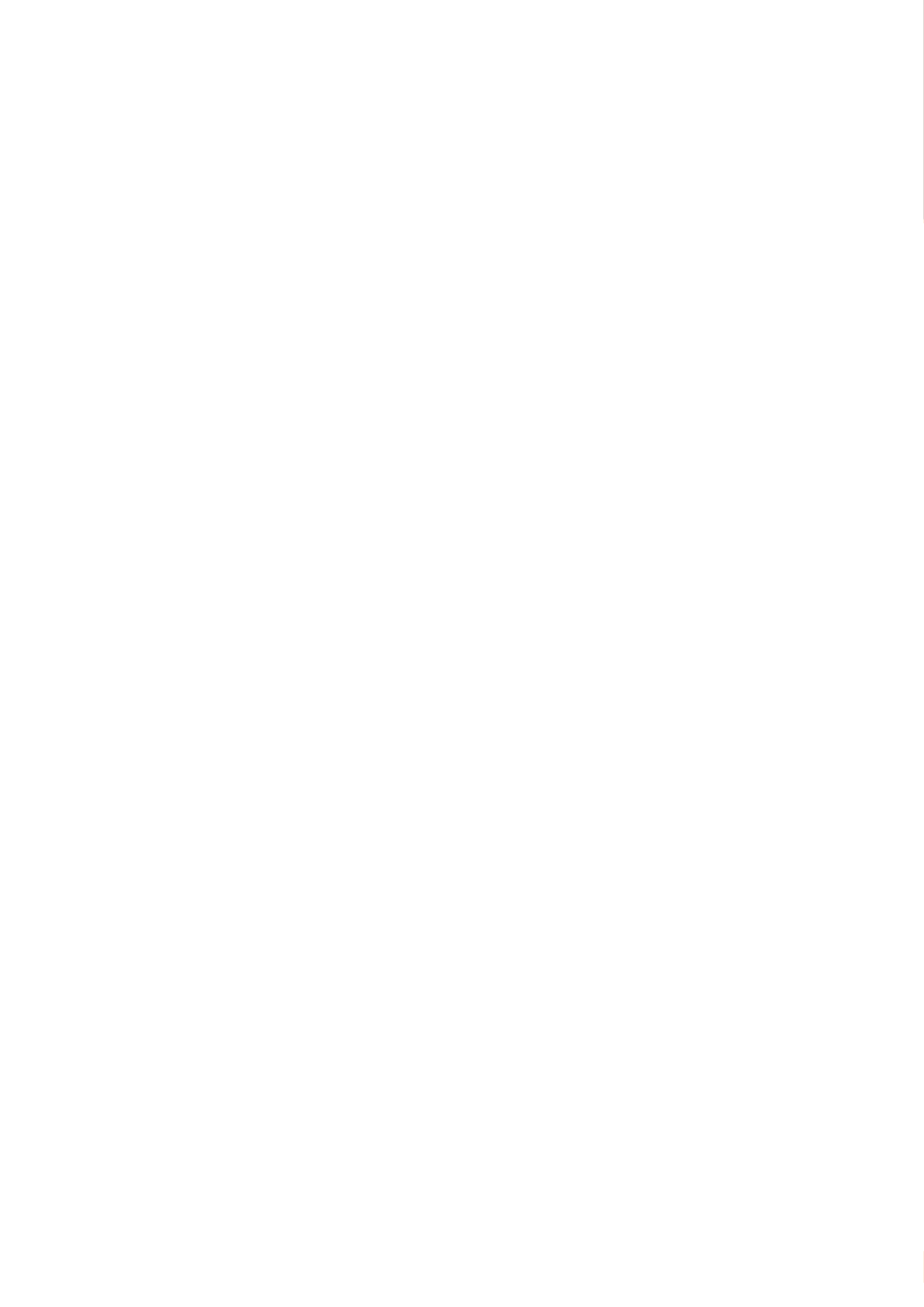# **IV: Employment**

Employment plays a significant role in the lives of most adults. Not only does employment often provide an individual with their main source of financial income, it may also have a significant social dimension where colleagues and co-workers interact on both a professional and personal basis. The Employment Framework Directive prohibits sexual orientation discrimination in the context of employment and vocational training, protecting LGB persons. Transgender persons who intend to undergo or have undergone 'gender reassignment' surgery receive protection under the Equality Directives which prohibit discrimination on the basis of sex.

## *A: EU Legislation*

Although EU legislation does not oblige Member States to prohibit sexual orientation discrimination outside the context of employment many governments have decided to extend this protection to cover all or some of the same areas as the Racial Equality Directive. In eight Member States (Belgium, Bulgaria, Germany, Spain, Austria, Romania, Slovenia and Slovakia) anti-discrimination legislation on grounds of sexual orientation covers not only employment, but also all additional areas specified in the Racial Equality Directive. In ten Member States (Czech Republic, Finland, Hungary, Ireland, Latvia, Lithuania, Luxembourg, Netherlands, Sweden, and UK) anti-discrimination legislation has been partially extended to cover other areas beyond employment. In nine Member States (Denmark, Estonia, Greece, France, Italy, Cyprus, Malta and Poland) anti-discrimination law covers only the areas mentioned in the Employment Equality Directive. Estonia, France, Greece and Poland are currently debating an extension of the legislation.

### **Eliminating the hierarchy of protection**

Article 21 of the Charter of Fundamental Rights of the European Union contains a general prohibition on discrimination on a broad list of grounds such as race and ethnicity, age, disability, religious belief or sexual orientation. It does not say that certain grounds of discrimination are more important than others. EU legislation currently under negotiation would extend protection from sexual orientation discrimination to access to goods and services, much like the Racial Equality Directive. This is important in eliminating the hierarchy of protection that currently exists and in creating wider equality.

## *B: Protection for same-sex couples*

Often an employer will grant an employee certain benefits and these might extend to the employee's spouse if the employee is married. Examples of this might include a 'survivor's pension' for the widow or widower of an employee who dies, or a free travel pass for the husband or wife of an employee working for a transport company. Because these benefits are connected to employment the prohibition of sexual orientation discrimination will extend to benefits for the employee's 'spouse'. At present only three Member States permit same-sex couples to marry (Netherlands, Belgium and Spain). There is no obligation in EU law to allow samesex couples to marry, but where this is allowed the 'spouse' cannot be denied these benefits simply because of their sexual orientation.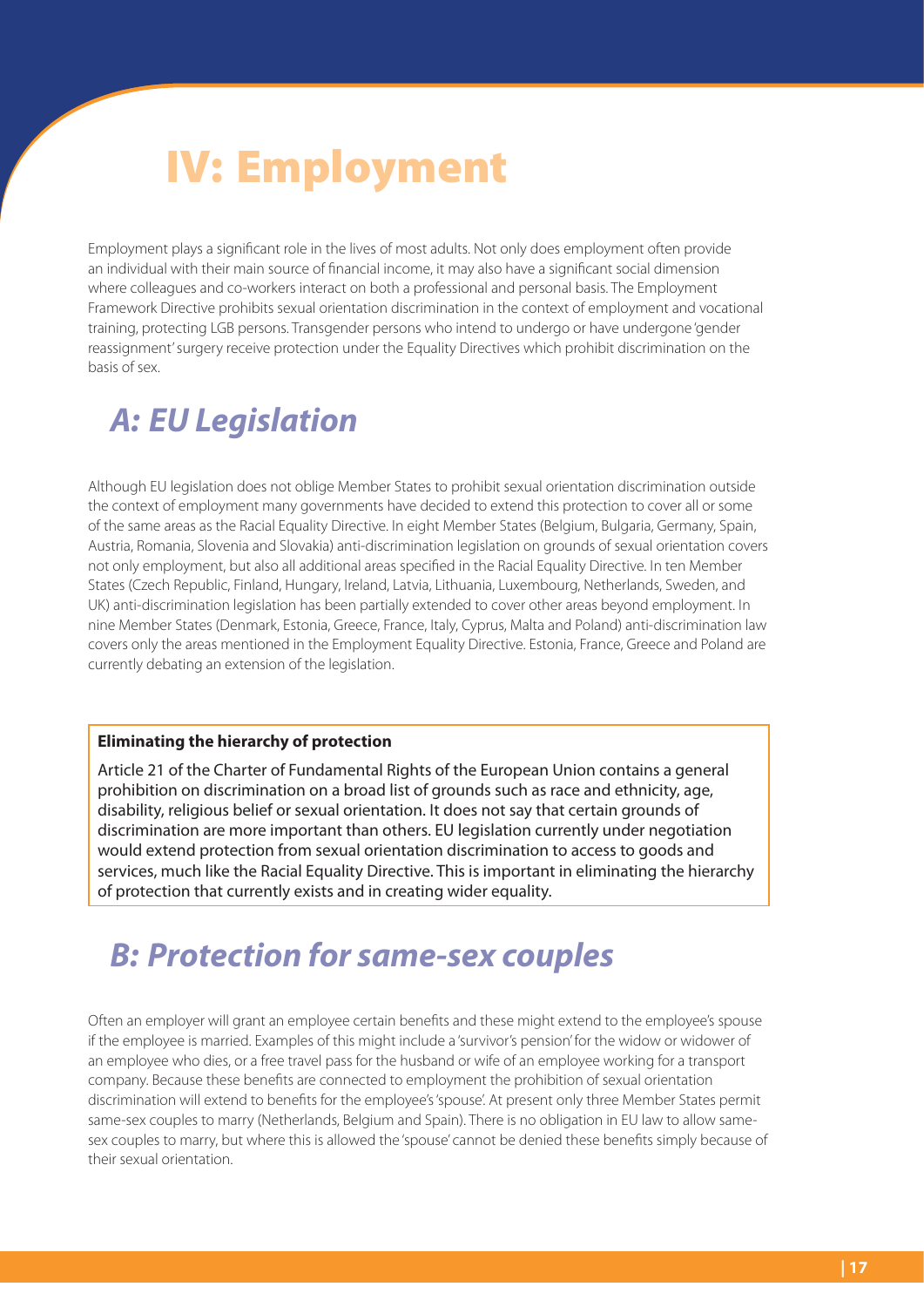Although only three Member States allow same-sex marriage, a number of other states allow same-sex registered partnerships. Where marriage is not available to same-sex couples a registered partnership is the only other way to have a relationship legally recognized. Such registered partnerships usually give each partner particular rights similar to those of marriage. Even though partners in this situation are not technically 'spouses' the European Court of Justice has decided that where national law treats registered partnerships and marriage similarly then they should not be treated differently from spouses. The point of treating marriage as privileged is that couples make an active choice to form a life-long committed relationship. The Court thought that in countries where same-sex marriage is not permitted it was unfair to treat registered partnerships differently because this was the only means available to demonstrate this commitment. Not all Member States have created registered partnerships, so this particular approach is still unfair on those couples who are not able to enter a registered partnership.

### **Equality for couples in long-term stable relationships**

The law should not differentiate between spouses and same sex partnerships where marriage is not available for same-sex couples.

When a couple marries they receive certain rights and duties. Marriage attracts this special legal status because it is based on a particular type of commitment: a promise to establish a long-term partnership between two people who decide to formalise their relationship. Married couples are treated differently from unmarried couples because they have made a choice to enter this commitment.

Same-sex couples may wish to make the same commitment to each other but in most Member States marriage is only open to people of the opposite sex. If a registered partnership is the only alternative it is unfair to treat them differently from married couples. Doing so amounts to discrimination on the basis of their sexual orientation. The same should apply for a same-sex couple who are unable to formalise their long-term stable relationship when a country has no system of registered partnerships. In this situation it is not that a couple have chosen not to commit to each other, but that the government has not made available a method of formalising this relationship.

## *C: Equality Bodies*

National Equality bodies promote equal treatment, conduct research on discrimination and offer advice to victims. EU Law obliges Member States to establish Equality bodies in the area of race discrimination and sex discrimination only. The Employment Equality Directive does not require the establishment of these bodies in relation to other grounds of discrimination, including sexual orientation. Nevertheless, many Member States have gone beyond what is required by EU law to establish additional protection for LBGT persons.

Eighteen Member States (Austria, Belgium, Bulgaria, Cyprus, France, Germany, Greece, Hungary, Ireland, Latvia, Lithuania, Luxembourg, Netherlands, Romania, Slovakia, Slovenia, Sweden and UK) have set up single equality bodies dealing with all discrimination grounds. In Sweden, there was formerly a specific Ombuds-organisation (HomO) dealing with sexual orientation discrimination and this has shown itself to be very successful in gaining the trust of homophobia victims. Denmark also has an equality body covering the area of sexual orientation discrimination and is currently moving in the direction of having a single equality body dealing with all forms of discrimination. Eight Member States (Czech Republic, Estonia, Finland, Italy, Malta, Poland, Portugal and Spain) currently have no equality body covering sexual orientation discrimination.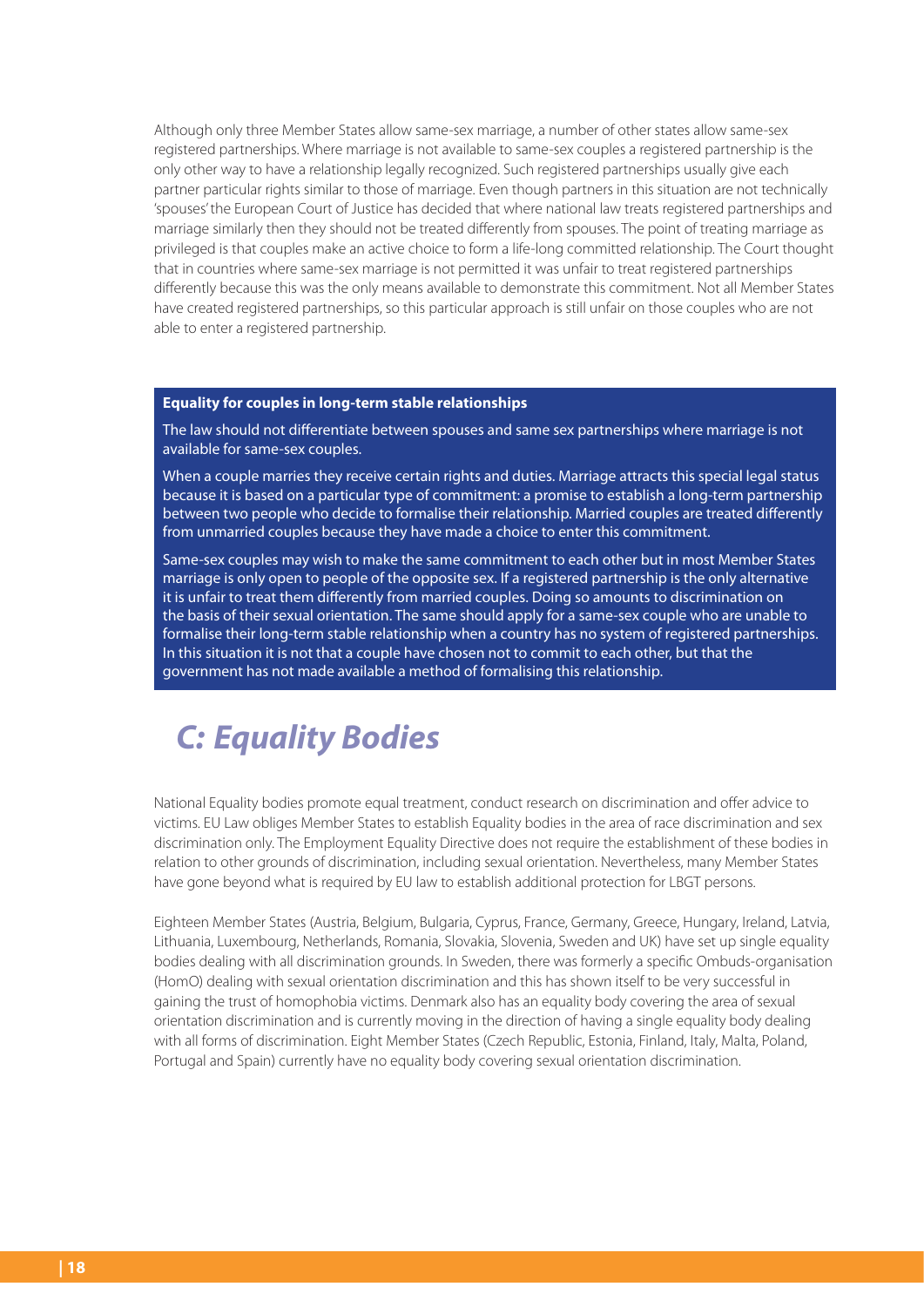#### **Ensuring equality for all**

The collection of data, awareness-raising, and offering advice to victims are all indispensable tools in eliminating inequalities. To ensure that all vulnerable groups are equally well protected equality bodies should have the appropriate mandate and sufficient resources to address all the grounds of discrimination prohibited by EU legislation.

### *D: The Prevalence of Discrimination*

Despite the existence of legislation prohibiting sexual orientation discrimination in the workplace, discrimination remains a problem. This is not easy to recognise by looking at the available statistics. Only ten Member States actually keep information on the number of complaints of sexual orientation discrimination that are made and figures for 2007 show the numbers to be extremely low. In three of these countries only one claim was brought (Czech Republic, Cyprus, Estonia) and only two countries registered more than twenty complaints (Austria: 45; Sweden: 62).

However, research conducted in many Member States shows that where individuals are open about their sexual orientation or gender identity in the workplace they face harassment from co-workers and exclusion from social activities, and are treated less favourably by employers in matters of promotion, training or requests for holiday. Transgender persons in particular appear to suffer greater difficulties. As a consequence LGBT persons are reluctant to 'come out' in the workplace and those who do and experience discrimination are reluctant to make complaints for fear of negative consequences. A further reason for low numbers of complaints appears to be a lack of awareness of anti-discrimination laws shown in a Eurobarometer report of 2007 where 45% of respondents indicated that they believed there were no laws prohibiting sexual orientation discrimination when hiring employees.

#### **Making discrimination law work**

In order for LGBT persons to benefit from the protection of the law they must be aware of their rights. EU institutions, national and local government and civil society all have a role to play in raising awareness about the existence of these rights in a similar way to awareness-raising that is aimed at changing hostile public attitudes (discussed above). This would also make it easier to understand how frequently and in which contexts discrimination is actually occurring. At the same time governments should consider recording this data and making it available to policy-makers and stakeholders, including LGBT organisations.

Another factor affecting whether one exercises one's rights is the fear of negative consequences or reprisals of some kind, especially if by making the complaint, that individual is also making known their sexual orientation or gender identity for the first time. In order to prevent this, and in order to create working atmospheres where discrimination is less likely to occur, employers could consider several steps. It is possible to draw inspiration from the see an example of this in the 'Diversity Champions' programme which has included:

- diversity training
- the adoption of diversity charters which give a clear policy of zero tolerance for sexual orientation discrimination
- assigning a member of staff at management level responsible for LGBT issues raised by co-workers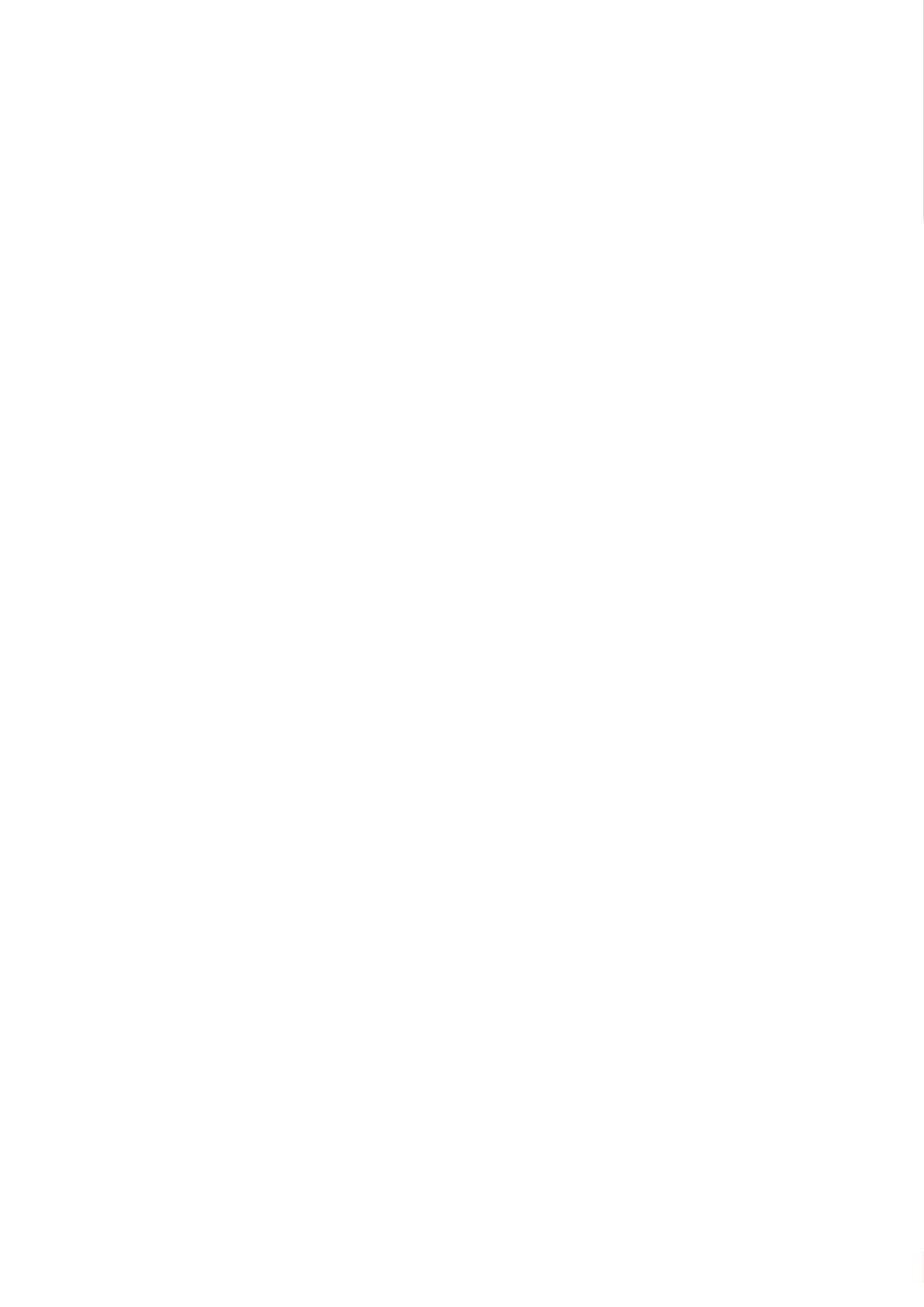# **V: Sports**

Individuals come together to enjoy sport as a communal recreational activity either as direct participants or spectators. For the general public a substantial amount of one's social life may revolve around sport, particularly football in many European countries. For athletes, sport may not only be a means of recreation or a social activity, but also a source of income and one's livelihood.

There does not exist a great deal of research on homophobia in sports, and most of the information that does exist relates to football. What is clear is that homophobia is common both among fans and players, not only among particular groups (such as neo-fascist hooligans), but in the mainstream of football culture. In particular opposing sides frequently use homophobic language in order to insult, intimidate and ridicule players, supporters and referees. It is also reported that athletes are generally reluctant to be open about their sexuality in sport, partly because of the reaction of fans and partly because of the reaction of peers, coaches and potential sponsors. The level of hostility has contributed to LGBT persons establishing alternative sporting associations in some cases, such as the European Gay and Lesbian Sports Championships (Eurogames) and the Gay Games and World Outgames.

#### **Combating homophobia in sports**

There is a need for more data to be collected in order to appreciate the extent and nature of homophobia in sports and formulate appropriate policies. The aim of policies in this area should be to create an atmosphere of tolerance where athletes and coaches can be open about their sexual orientation or gender identity without fear of negative consequences. On the basis of the available research several measures can be suggested to help combat homophobia in sports:

- Sports clubs, supporters associations and sporting federations can be encouraged to carry out campaigns promoting zero tolerance of homophobic hate speech or hate crime similar to those relating to racism in sport. This could include the introduction of harassment policies in sports clubs. An example of this can be seen in a declaration and campaign against sexual orientation discrimination by the German Football Confederation and cooperation between the team Paris Saint Germain and Paris Foot Gay in France.
- Diversity training programmes can be developed in conjunction with LGBT organisations to educate those in a position of influence or leadership in sporting structures, such as coaches, referees, managers, and disciplinary bodies, as has occurred in Sweden.
- Sporting organisations and institutions could introduce rules clarifying that sexual orientation or gender identity is not a factor in determining eligibility for team selection, coaching positions or awards.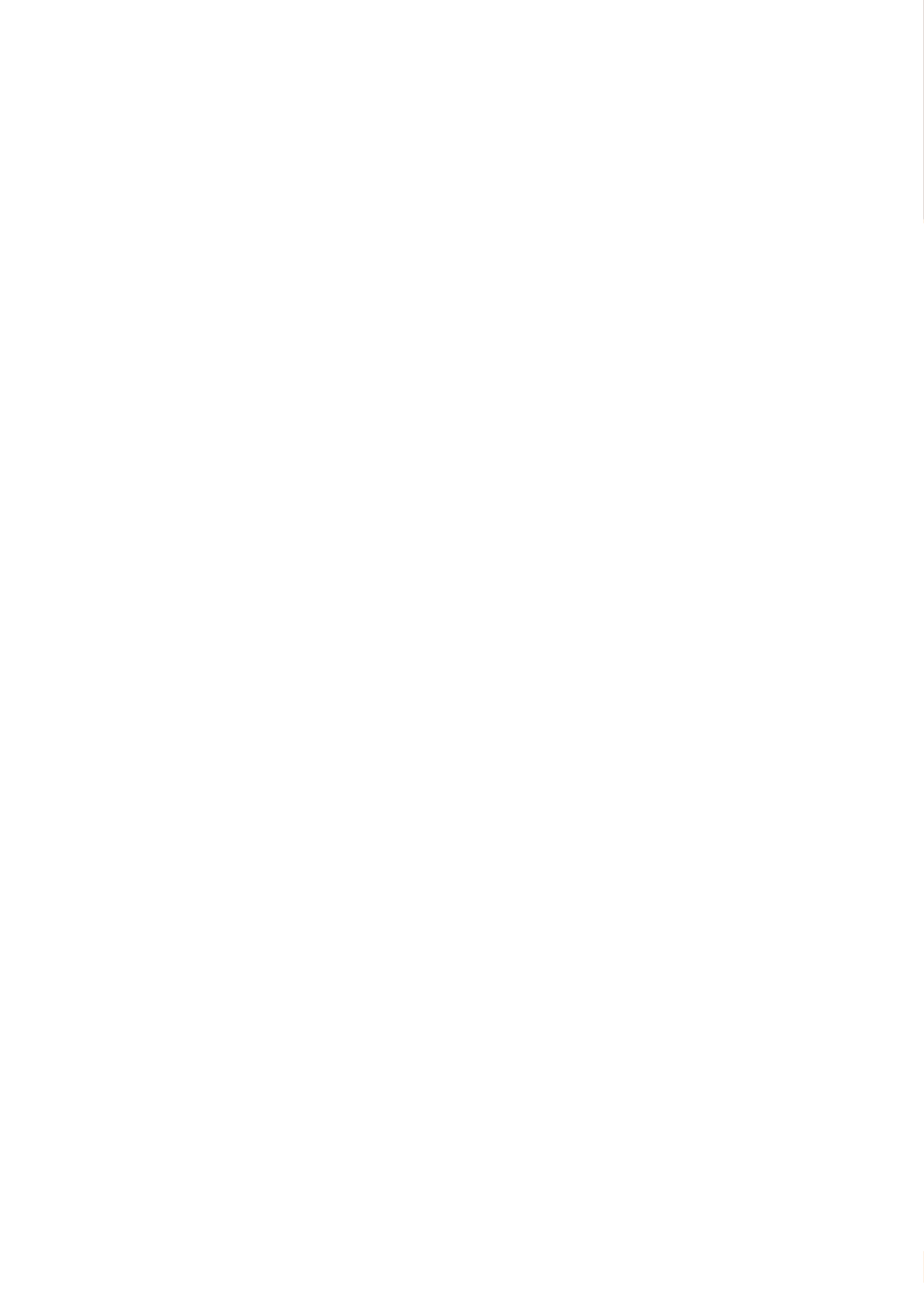# **VI: Multiple discrimination**

Sexual orientation or gender identity is only one dimension of an individual. We are defined by the collection of our various characteristics whether these be physical or psychological. Sometimes a person may possess more than one characteristic that places them at a disadvantage relative to the majority population such as their age, race, sex, sexual orientation, (dis)ability. This has two consequences: to aggravate the suffering of that individual; to complicate the possible solutions that may redress the difficulties encountered.

As such, the difficulties faced by a gay disabled man may be quite different to that of an elderly lesbian woman. In both cases these individuals may face discrimination against them based on prejudice against not only their sexual orientation but also their disability or age. Research has suggested, for instance, that disabled LGBT persons may experience 'asexualisation' by, among others, carers and members of the LGBT community itself. Furthermore, inaccessible LGBT venues, bars and meeting places create physical obstacles for disabled LGBT persons attempting to participate in the LGBT community. Some LGBT persons in care facilities and care homes for the elderly face social isolation and stereotyping from personnel and other residents.

### Multiple discrimination refers describes the situation where a person is discriminated against on more than one ground at the same time.

Discrimination can come from the majority population, but it can also come from other individuals who share one of the dimensions of your identity. Thus, a gay man might be discriminated against by the majority population for being gay. But he may also be discriminated against by other LGBT persons because of a disability or because of his religious beliefs, or ethnicity. Likewise a Muslim person may face discrimination from non-Muslims, but they may also face discrimination from other Muslims, for instance, because of their sexual orientation or a disability. This phenomenon can be described as being a 'minority within a minority'.

A 'minority within a minority' refers to individuals who belong to a particular group (e.g. Muslim) and are discriminated against by members of that group because of other characteristics (e.g. sexual orientation).

Where multiple discrimination occurs in the context of a minority within a minority it may have more serious consequences if one looks to that 'community' for support. This may be particularly difficult where an individual belongs to an ethnically, racially or religiously defined minority where strong cultural, friendship and family ties might exist.

Difficulties arise in offering support and legal remedies to victims of multiple discrimination because NGOs tend to revolve around single issues or divide their work on discrimination into distinct grounds. Similarly national equality bodies tend to be divided along the different grounds of discrimination and deal with them separately. As a result NGOs may not find themselves in a strong position to advise or support victims of multiple discrimination because they are unable to deal with the diversity of situations that may exist. Also it is not uncommon for national equality bodies to categorise any complaints they receive according to one ground and only pursue legal cases on this basis. This makes cases more simple to argue and easier to win, but it does mean that part of the problem is ignored.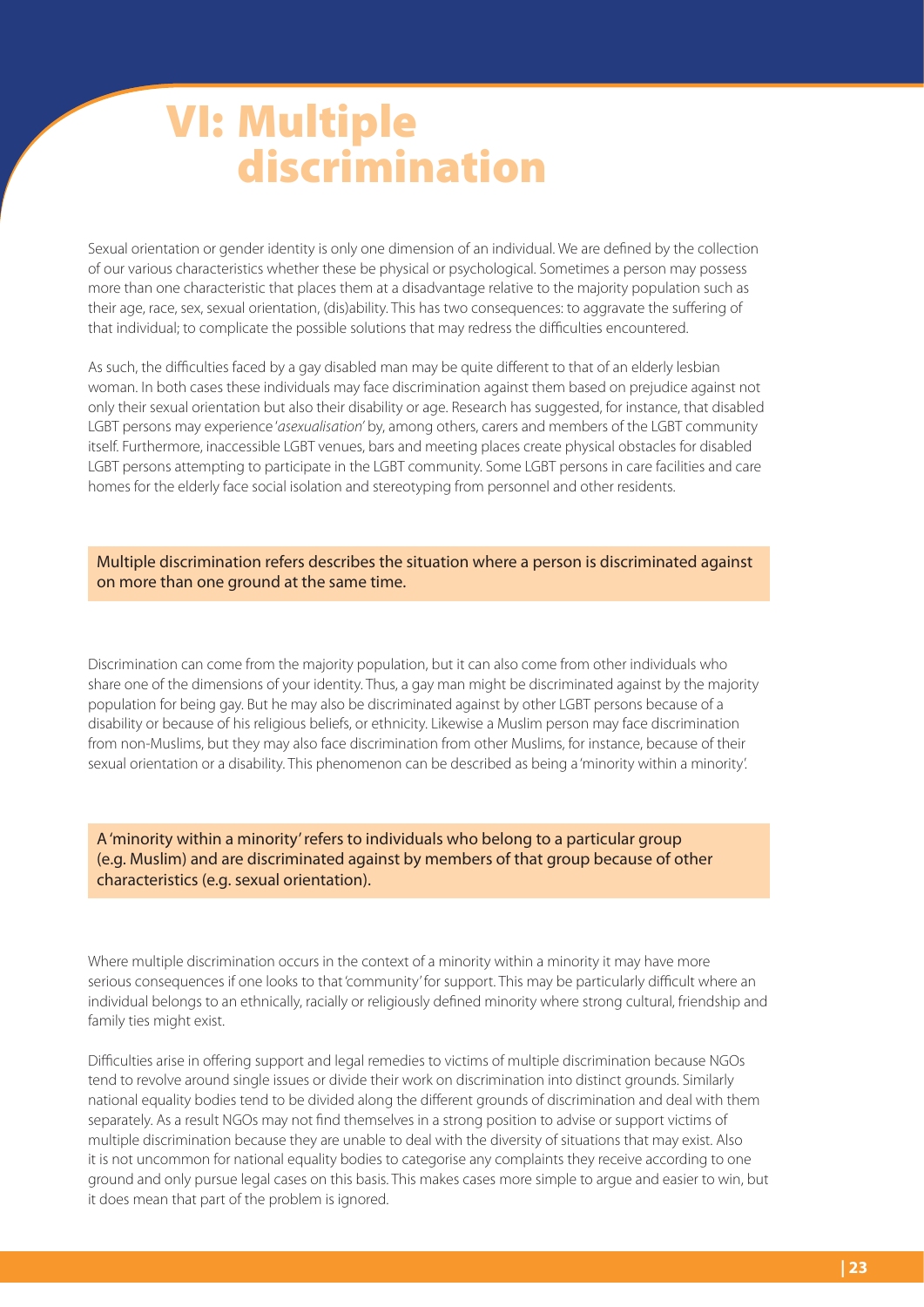Research on multiple discrimination, as a phenomenon, is in its early stages. Our understanding and knowledge is limited and most Member States have few activities or policies in place to address the problems to which it gives rise.

#### **Capturing Diversity**

The phenomenon of multiple discrimination underlines that experiences of discrimination are not identical from one person to the next. Each individual's circumstances will affect the nature and impact of discrimination suffered and support offered to victims should reflect this. In order to improve the situation several measures could be considered:

- Further research is needed to improve our knowledge and understanding of multiple discrimination, in order to develop policies and practices that allow the advice and support given to victims to be adapted to their circumstances.
- Awareness-raising activities highlighting that LGBT persons can face multiple discrimination could be encouraged among national authorities and civil society organisations.
- The EU, central government, national human rights institutions or local government bodies could support the creation of NGOs that deal with multiple grounds of discrimination or coordination between existing NGOs, as has occurred in the Netherlands.
- Where Member States have multiple national equality bodies for different grounds of discrimination, strategies could be developed for dealing effectively and appropriately with complaints on multiple grounds.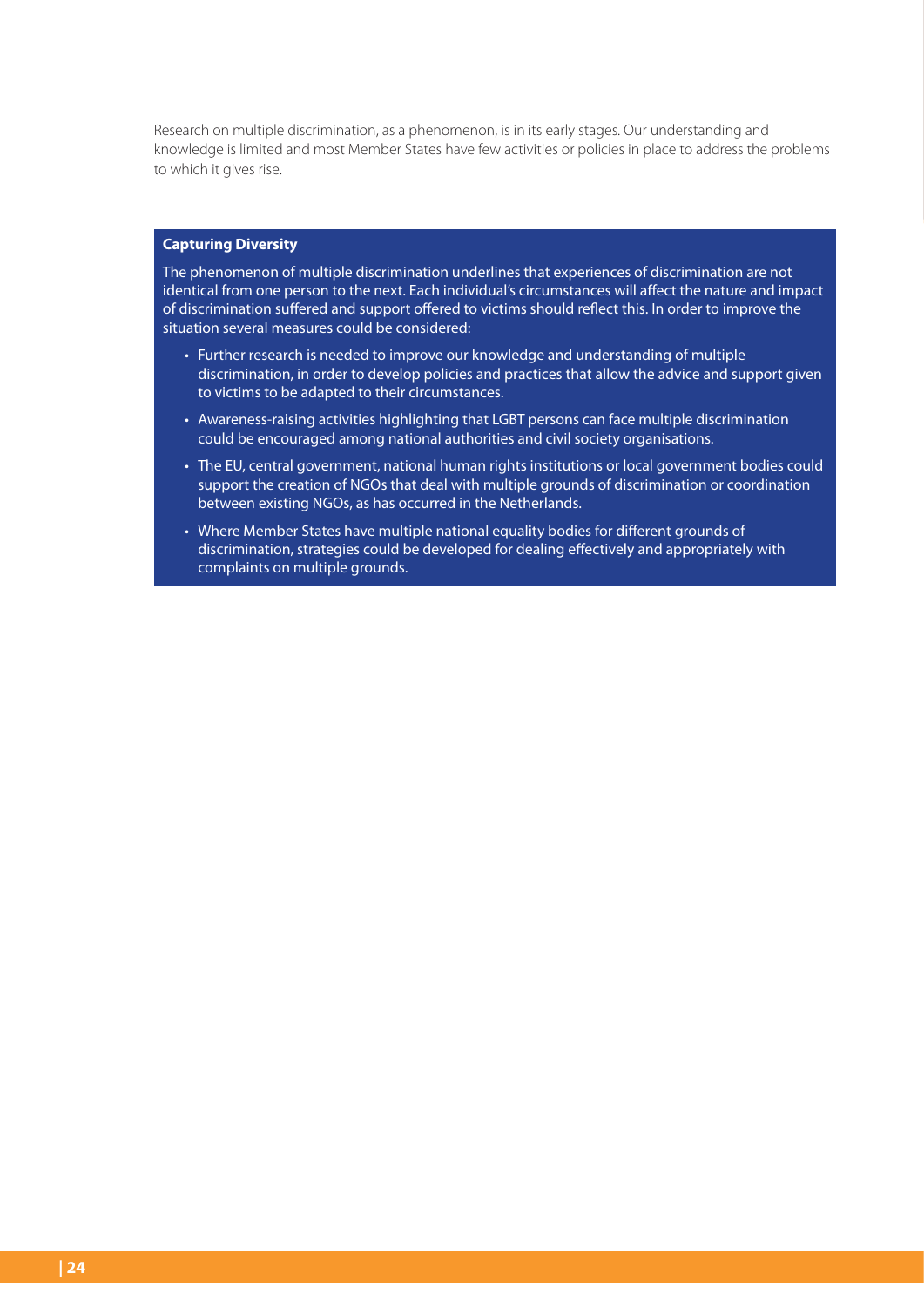## **VII: Migration & same-sex partners**

An individual who wishes to move to a Member State of the EU, either from another Member State, or from outside the EU, will often have the right to bring their spouse with them. However same-sex couples do not always enjoy this right, even where they have entered a registered partnership or marriage. This is because it falls within the jurisdiction of each Member State (and not the EU) to decide whether it will allow or recognise same-sex marriages or partnerships. Although EU law does not oblige Member States to allow or recognise same-sex partnerships or marriages, it does oblige Member States to treat same-sex couples equally to opposite sex couples when they are applying EU law (including the law relating to free movement, migration and asylum). The rights of same-sex couples depend on how EU law categorises each person. EU law divides individuals into three categories: EU citizens moving to another EU Member State, third country nationals, and those seeking international protection.

### *A: Free movement of EU citizens*

The Free Movement Directive allows an EU citizen, under certain conditions, to move and reside within the EU and gives them the right to be accompanied by their spouse. If the host State treats registered partnerships as equivalent to marriage, then registered partners will also be treated as 'spouses'. A citizen has the right to reside in another Member State for up to three months. If a citizen wishes to remain longer they must fall within a particular category: worker, student, or person of independent means. A citizen is entitled to bring their spouse with them to reside in the host Member State, even if the spouse does not fall into one of the categories given. However, if the host Member State does not recognise same-sex marriages or partnerships then this person only has a right to join their partner if they themselves fall into one of these categories. A citizen with a same-sex partner, wishing to reside in another EU Member State may find themselves in one of three situations:

Firstly, if the couple is married in their home State and the host State recognises the validity of same-sex marriages, then the individual will have the right of a spouse, under the Free Movement Directive, to join their partner. Currently, Belgium, the Netherlands, Spain and Sweden enable same-sex couples to be legally married. However, at least 11 Member States (Estonia, Greece, Ireland, Italy, Latvia, Lithuania, Malta, Poland, Portugal, Slovakia, Slovenia) do not seem to recognise the validity of same-sex marriages. In these States samesex spouses will probably not be recognised as 'spouses' for the purposes of the Free Movement Directive.

Secondly, if the couple has entered into a registered partnership in their home State then an individual may be able to join their partner in the host State as if they were a 'spouse'. However, this depends on how the host State treats registered partnerships:

Under the Free Movement Directive if the host State's national law treats registered partnerships as equivalent to marriage, then an individual has the right to join their partner as if they were a 'spouse'. 6 Member States allow registered partnerships that have effects equivalent to marriage (Czech Republic, Denmark, Finland, Hungary, Romania, UK).

If the host State does not treat registered partnerships as equivalent to marriage then the couple will fall under the rules on unregistered ('de facto') partners in a 'durable relationship'. EU law places no obligation on Member States to allow or recognise registered partnerships.

Thirdly, if the host State does not recognise same-sex marriages or partnerships, or if the couple has simply not formalised their relationship, then they will fall under the rules on unregistered partnerships. Unregistered partners do not enjoy the same right as a spouse to join their partner. Instead the Free Movement Directive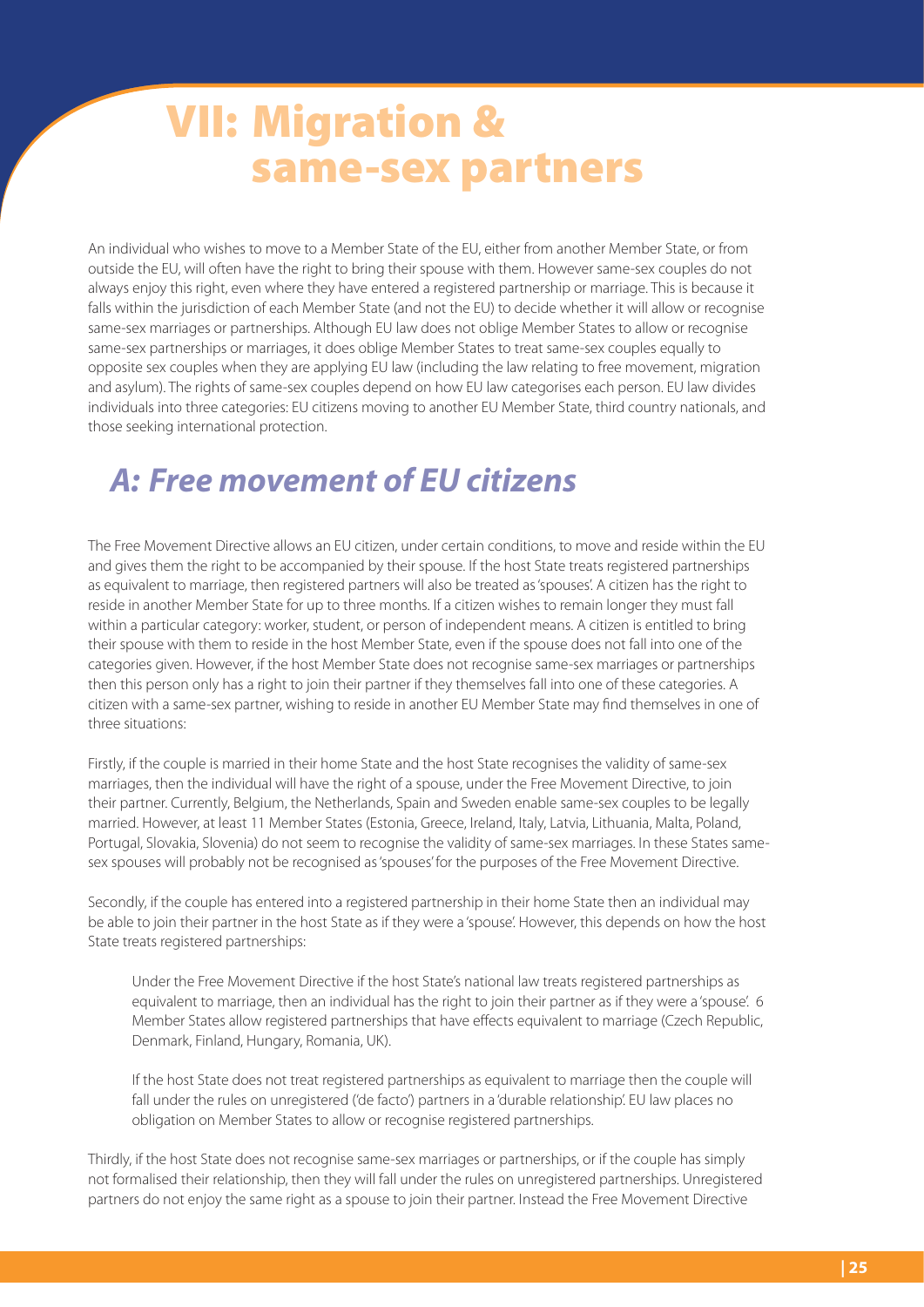obliges Member States to 'facilitate entry and residence' to unregistered partners who are in a 'durable relationship'. This applies equally to same-sex couples and to couples of the opposite sex. This rule is not as clear as the concrete right enjoyed by a 'spouse' to join their partner, and the vague wording is open to differences of interpretation. Furthermore, such couples must show proof that the relationship is 'durable'.

### *B: Third country nationals*

The Family Reunification Directive applies when both individuals are third country nationals (not a citizen of a Member State of the EU). The Family Reunification Directive allows spouses who are third country nationals to be united with third country nationals residing lawfully in the territory of a Member State. However, Member States are not explicitly obliged to extend this right to same-sex registered (or unregistered) partnerships.

## *C: Those seeking international protection*

The Qualification Directive sets out the conditions in which Member States should offer asylum or international protection to third country nationals. Those at risk of persecution in their home State (including on grounds of sexual orientation) can benefit from this protection. Member States are free to choose whether to allow a same-sex partner to join the partner who is offered protection. Nine Member States allow this, subject to certain conditions (Belgium, Czech Republic, Denmark, Germany, Finland, Luxembourg, Netherlands, Spain, UK). This is not allowed in 14 Member States and the situation is unclear in 4 others.

### **An equal right to family reunification**

The right to a family life – which includes a right to family reunification – and the right not to suffer discrimination on the basis of sexual orientation are guaranteed in European Human Rights Law, including the EU Charter of Fundamental Rights. In light of this the EU should consider clarifying existing legislation to ensure that same-sex couples benefit from equal treatment in the area of migration and free movement.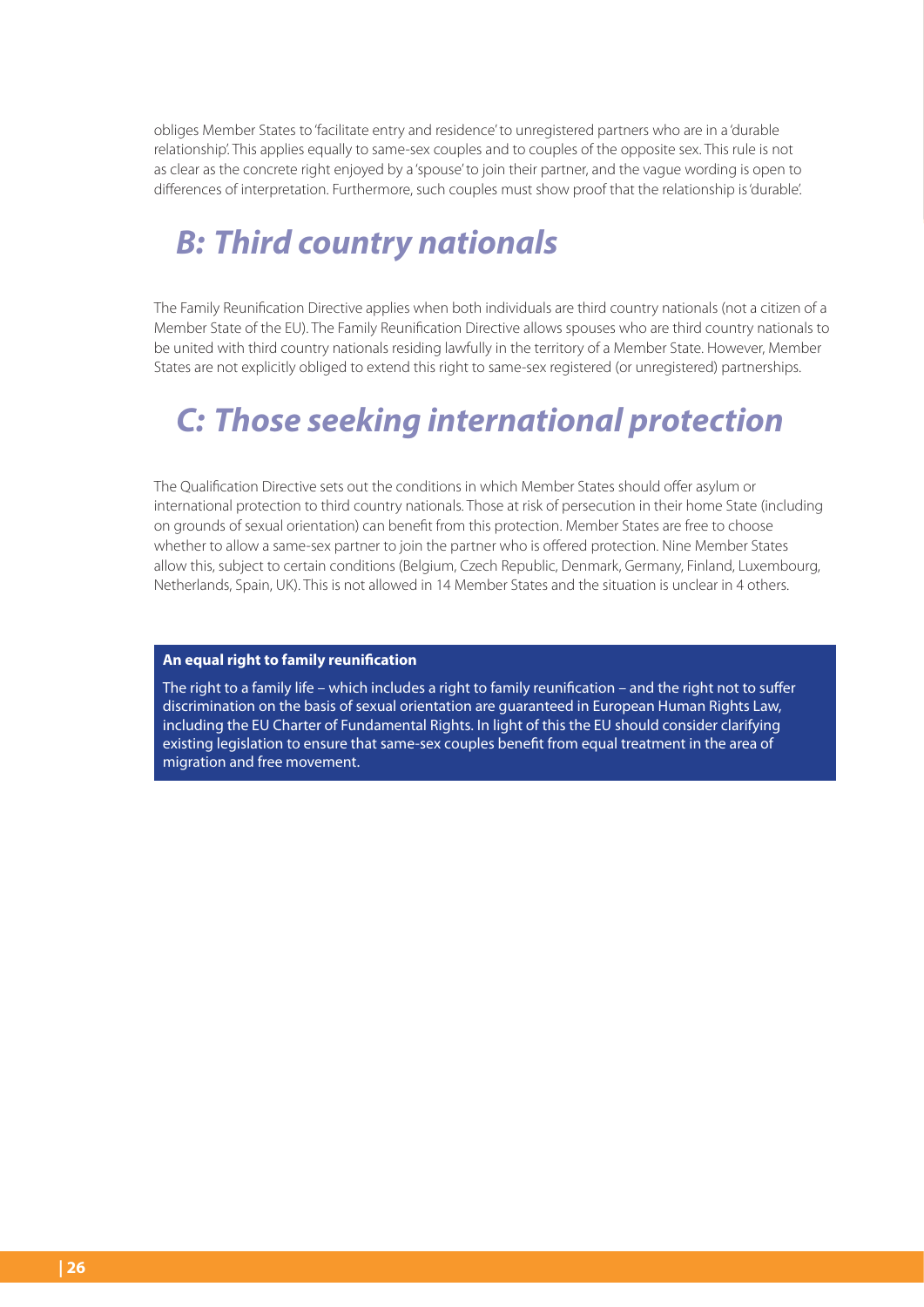# **VIII: Asylum seekers**

EU law (through the Qualification Directive) sets out who can be considered a refugee and be granted asylum by a Member State. An individual may be eligible to seek asylum where they are being persecuted because of their membership of a 'social group'. According to the legislation a 'particular social group' can include LGBT persons. However, this does not necessarily mean that any LGBT person has the right to come to the EU and claim asylum. There are many difficulties in actually making or proving a claim.

Firstly, in seven Member States (Estonia, Greece, Latvia, Malta, Portugal, Spain, and the United Kingdom) the legislation does not explicitly include LGBT persons as a 'particular social group'. This does not mean that it is impossible for them to claim asylum, but it may make applications for asylum more difficult if an individual has to prove that being LGBT means that they are part of a 'social group'.

Secondly, national legislation will require proof that persecution actually exists. For example some Member States consider that if homosexuality is illegal in the asylum-seeker's country, this will be enough by itself to constitute 'persecution'. However, in other Member States it is necessary to show not only that homosexuality is an offence, but also that it carries a serious punishment with it. In addition some Member States will require the asylum seeker to show that the risk of persecution is real by proving that they have been open about their sexual orientation or gender identity. In this situation an individual who has kept this secret (or lived 'closeted') will not be considered to be at risk of persecution and will be expected to return to their home country and continue to remain 'closeted'. In some Member States lists of 'safe countries of origin' are kept which can include countries that criminalise homosexuality. Where an asylum seeker comes from a 'safe' country their claim is usually fast-tracked with limited opportunities to defend their case. Finally, an asylum seeker will not usually be considered to be at risk of 'persecution' if the threat does not come from the government. Thus, if an individual is being threatened by their family, friends, or local community, they will probably not be granted asylum.

Thirdly, the proof required of an asylum seeker by national authorities to demonstrate that they are in fact homosexual, bi-sexual or transgender may involve an emotionally painful and distressing process. It is reported that national authorities may turn down claims where the individual has been married, or does not reveal their sexual orientation until later in proceedings. However, this does not take into account that the subject may be highly taboo in that individual's culture. In some Member States open discrimination is reported. For instance, it has been alleged that some national authorities test the physical reaction of asylum seekers who claim to be gay to erotic material ('phallometric testing'), which is clearly degrading treatment and conflicts with the right to privacy. It has also been reported that some authorities will require psychiatric tests or subject individuals to humiliating and intensive questioning where they have alleged sexual abuse. Some authorities are also said to apply stereotypes in deciding whether an individual is telling the truth, in particular whether they 'look' gay because of features such as long hair or earrings.

Finally, LGBT asylum seekers in detention centres often experience social isolation. This is partly because they avoid integrating with others of the same origin so that they do not risk revealing their sexual orientation or gender identity. Where others in detention centres discover LGBT persons there are reports of physical and verbal abuse. Gender separation may also be problematic in the case of transgender persons.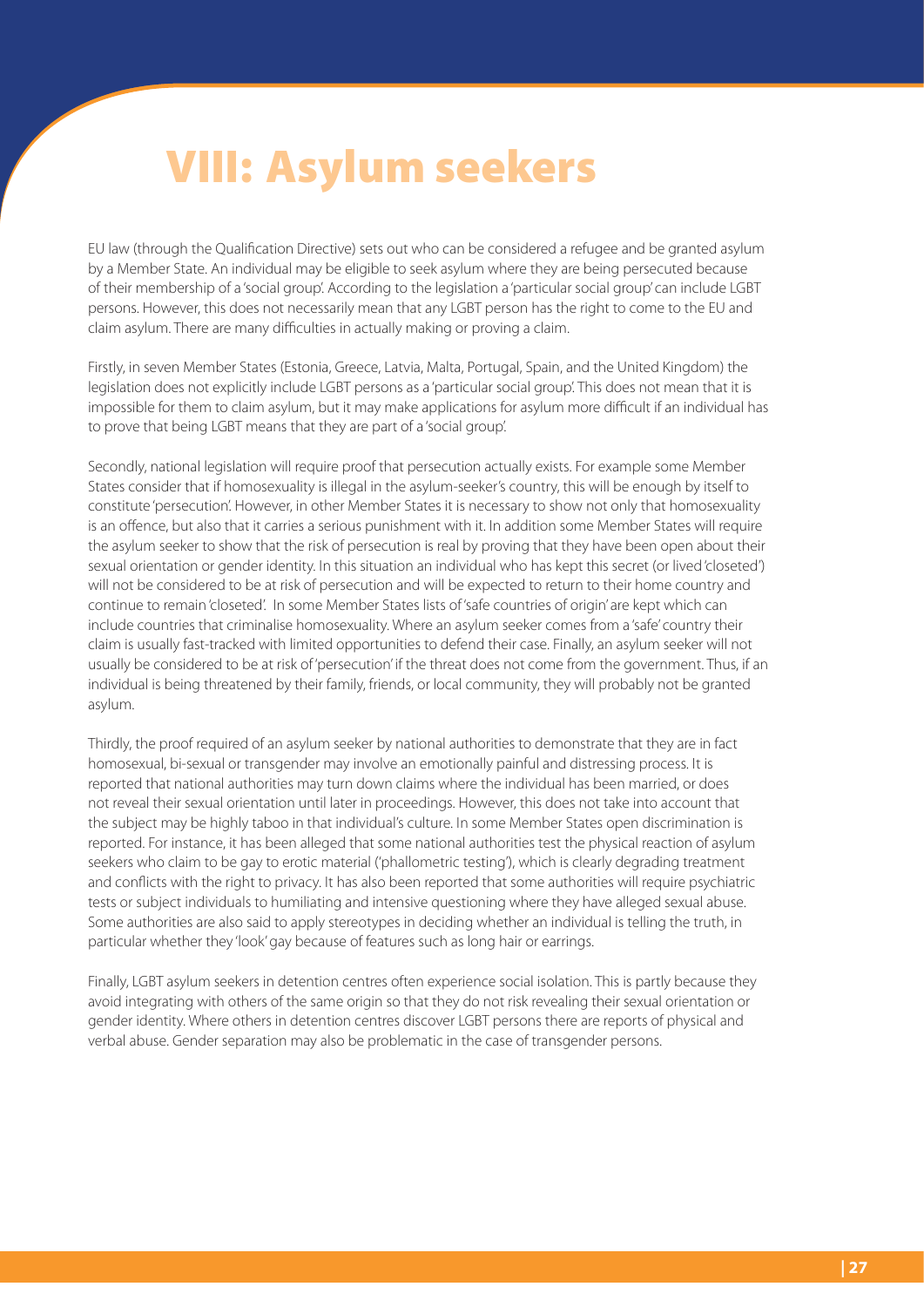#### **Improving the asylum process**

Claiming asylum can, of itself, be considered a stressful and difficult process. In order to ensure that LGBT persons trying to escape persecution are treated fairly and not subjected to further suffering or indignity several steps could be taken:

- National legislation should explicitly recognise that persecution on the grounds of sexual orientation or gender identity is a valid reason for a grant of asylum.
- The requirements of proof of sexual orientation or gender identity, or proof of persecution should take into account the difficulties faced by LGBT persons in their home countries, such as the social pressure to marry. The mere existence of criminal law prohibiting homosexuality should be considered to be a sufficient risk of persecution for those seeking asylum.
- When processing claims national authorities should ensure that rules are in place to guarantee non-discrimination and full respect for the dignity of those seeking asylum. Officials dealing with LGBT immigrants and asylum seekers should be adequately trained to approach taboo issues in a sensitive manner and educated in the problems that LGBT persons may face in their home countries.
- Special attention should be paid to the needs of LGBT persons held in detention centres, particularly their physical and emotional well-being. Information on available counselling or the possibility of alternative accommodation could be made available, as in Sweden.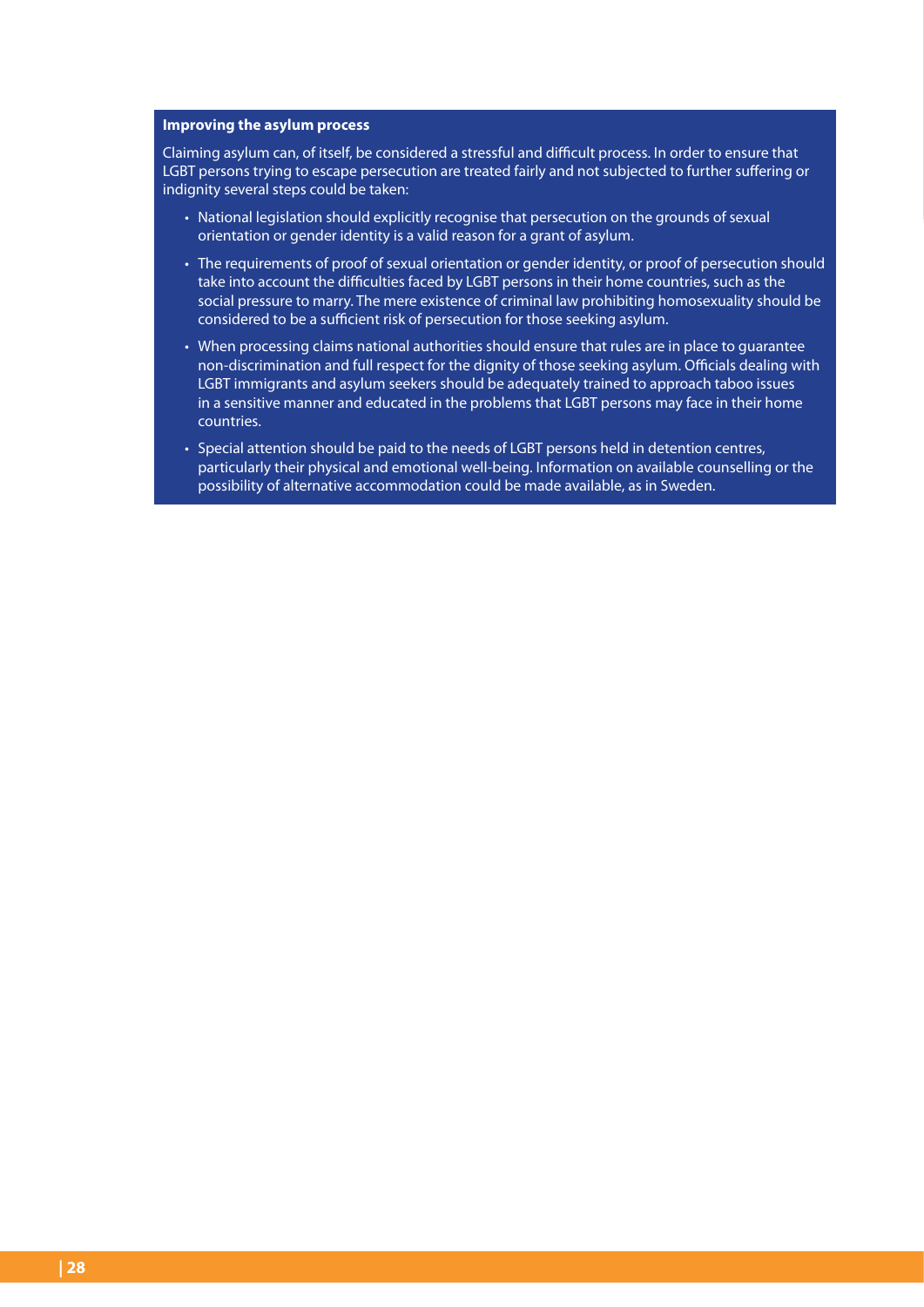# **IX: Freedom of Assembly**

LGBT persons have exercised their right to freedom of assembly when fighting homophobia and campaigning for LGBT rights - most notably during Pride Parades or similar gatherings and events. In recent years, bans or administrative obstacles have created problems for the organisation of lawful and peaceful LGBT demonstrations in several countries such as Estonia, Latvia, Lithuania, Poland, Romania and Bulgaria, although, with the exception of Lithuania, LGBT NGOs were subsequently able to carry out the planned events in those Member States.

**Freedom of assembly:** this is the right of people to gather together in a physical place. This might be in a closed space, like a town hall meeting, or in the open like a march or a demonstration. The right to freedom of assembly can be limited by the government only to protect the rights of other people, such as public safety (e.g. if there is a risk of violence) or public morality (e.g. public displays of pornography).

**Freedom of expression:** this right should be read together with the right to freedom of assembly. Often when people assemble it is to transmit a particular message and express themselves. Freedom of expression can be limited by the authorities in the public interest. However, it cannot be restricted simply because the ideas expressed may shock or offend people. This is because in a democratic society there should be tolerance of diverse views and opinions, including expressions relating to sexual orientation or gender identity that some people may find offensive for reasons of religion or morality.

In some Member States, public authorities have not been able, or willing, to ensure the safety of participants in LGBT demonstrations from attacks by counter-demonstrators. Within the last five years attacks of this kind have occurred in Bulgaria, Czech Republic, Estonia, Hungary, Italy, Latvia, Poland, Romania and Sweden. Such incidents were often accompanied by homophobic public statements or hate speech. In several Member States (Bulgaria, Czech Republic, Cyprus, Hungary, Italy and Malta), calls for improving the rights of LGBT persons have invariably been met with negative responses from some politicians and representatives of religious institutions or groups. In some Member States LGBT NGOs have also experienced problems in renting premises for political or cultural activities, and organisers of public LGBT debates have encountered problems in obtaining access to cultural and political venues. However, as noted above in other Member States LGBT organizations have celebrated Pride events with the participation and support of political figures and religious organizations.

The right to freedom of assembly is enshrined in both the European Convention on Human Rights and the EU's Charter of Fundamental Rights and is closely connected to the right to freedom of expression. According to European Human Rights Law freedom of assembly (together with the right to freedom of expression) can be restricted. For instance, it is acceptable for national authorities to require organizers of a parade to give notice in advance of an event in order to allow measures to be taken to ensure public safety. However, limitations on the right to freedom of assembly must not be unreasonable. It is not acceptable to ban an LGBT event simply because its message is considered to offend public morality. At the same time it should be remembered that other groups have the right to put forward their own messages, and this is part of the right to freedom of expression. However, while it is acceptable for peaceful counter-demonstrations to promote the 'sanctity of marriage' or of the 'traditional family', counter-demonstrations that incite violence or hatred can be banned. The government is under an obligation to take reasonable measures to protect those exercising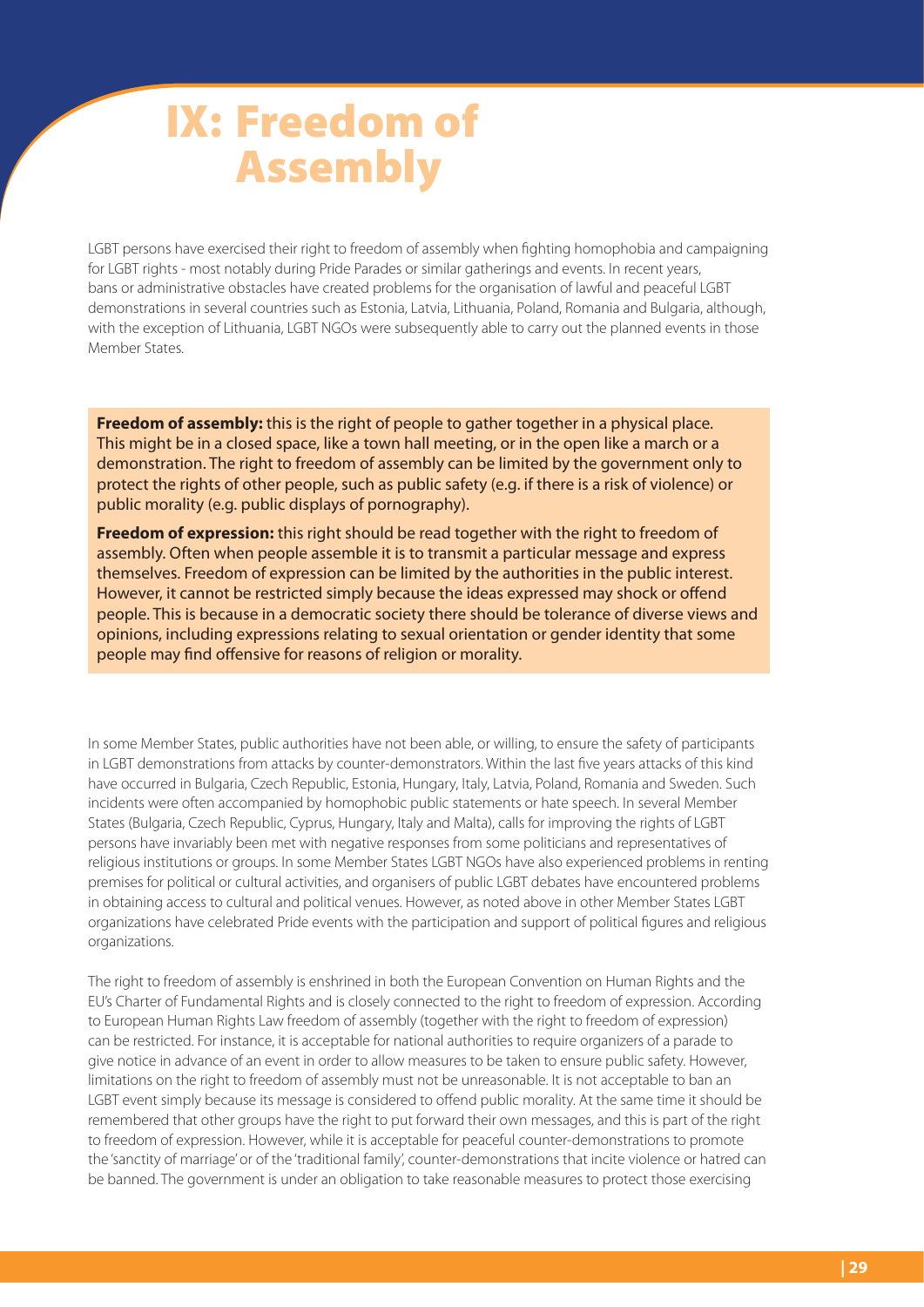the right to freedom of assembly where counter-demonstrations interfere with this right due to, for instance, inspiring fear of physical violence.

### **Promoting freedom of assembly**

Meeting places are important for LGBT persons in order to be able to exchange experiences and develop support networks, socialise or plan for activities. Likewise public events such as Pride marches may be a valuable method of raising awareness of LGBT issues among the public at large as well as contributing to a sense of solidarity among LGBT persons. There are several steps that could be taken to ensure that the right to freedom of assembly and freedom of expression are promoted:

- Governments, particularly local and regional authorities, could help LGBT organisations in their efforts to organise events by providing financial or logistical support, including public premises for meetings. Close cooperation with LGBT organizations may help to ensure that events run smoothly and safely.
- National authorities should ensure that freedom of assembly is not limited unreasonably and should comply with European Human Rights Law. Measures should also be taken to ensure the safety of participants and cases of violence or hate speech should be properly investigated.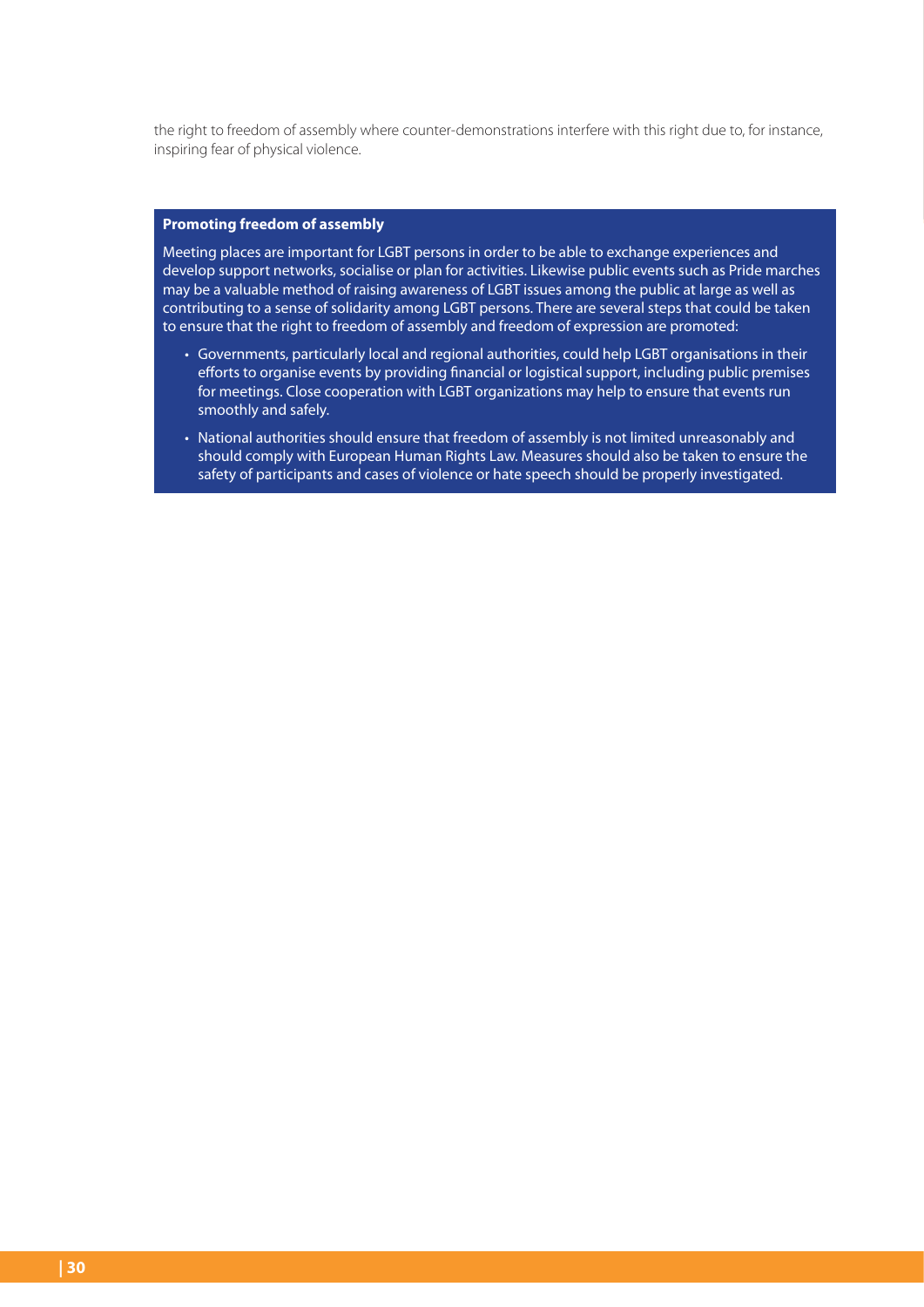# **X: Transgender persons**

Transgender persons face transphobia and discrimination on grounds of their gender identity and not necessarily because of their sexual orientation. Transgender persons might be heterosexual, homosexual or bisexual. However, the term refers to the way that a person expresses and feels their gender, rather than whether a person is attracted to members of the opposite sex or not. The issue can be confused by the fact that some transgender persons physically change (through surgery and hormone treatment) the sex that they were assigned at birth. As noted above, transgender persons suffer from discrimination, often on a greater scale than lesbians, gays and bisexuals, particularly in the areas of employment and health care. Surveys also show that transgender people face more negative attitudes than LGB people. They are especially affected by hate speech and hate crime and reports of fatal attacks are not infrequent.

#### **What is 'transgender'?**

The gender that we are officially assigned at birth (male or female) is based upon our physical features. However, this might not match our gender identity – that is, the way we feel and think about our gender. A transgender person is someone who has and/or expresses their gender identity differently from the gender that they were assigned at birth.

A transgender person may choose to express their gender identity in different ways. To make more permanent physical changes surgery and hormone treatment may be used. This can take several years, and does not always involve complete gender reassignment (a 'sex change'). Gender identity may also be expressed through clothing and cosmetics (known as 'cross-dressing' or 'transvestism').

EU anti-discrimination law prohibits discrimination on the basis of sex in the workplace. The European Court of Justice has found that a transgender person, who has been discriminated against, can be protected by the prohibition on sex discrimination, if they have had or are having a complete gender reassignment. Despite this, three significant problems remain.

Firstly, national legislation is often unclear in how, if at all, it protects transgender persons. The Member States adopt different approaches. In 13 Member States (Belgium, Denmark, France, Ireland, Italy, Latvia, Netherlands, Austria, Poland, Slovakia, Finland, Sweden and UK) this is treated as a form of sex discrimination. However, usually transgender persons are not expressly protected as a category. Instead it is the practice of national courts to include them within sex discrimination. In 11 EU Member States (Bulgaria, Cyprus, Czech Republic, Estonia, Greece, Lithuania, Luxembourg, Malta, Portugal, Romania, Slovenia), transgender discrimination is seen neither as sex nor sexual orientation discrimination. It is uncertain whether, if at all, transgender persons are protected from discrimination. In 2 Member States (Germany, Spain), it is treated as sexual orientation discrimination. In 1 Member State (Hungary) a special ground of discrimination, gender identity, covers transgender people.

Secondly, EU law does not expressly state that transgender persons are protected against discrimination. Although the European Court of Justice has made clear that those who have undergone or are undergoing gender reassignment (also known as a 'sex change') are protected under sex discrimination law it is still unclear whether other transgender persons (such as cross-dressers or transvestites) are protected.

Thirdly, transsexuals (those who undergo gender reassignment) experience significant difficulties in some Member States when they wish to get access to surgery and have their change of sex officially recognized.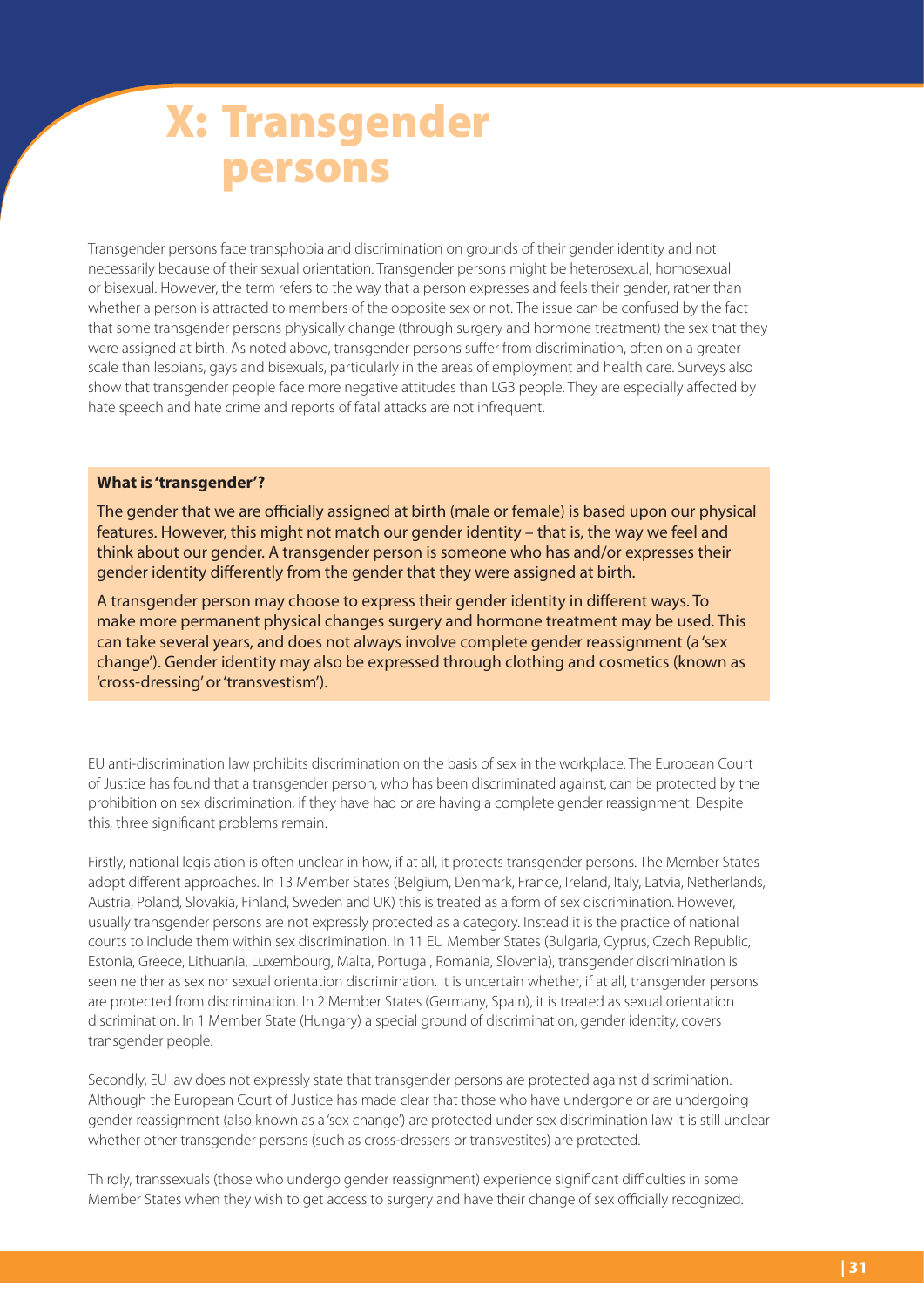Under European Human Rights Law governments must allow individuals to undergo gender reassignment surgery and must legally recognise the altered sex. This includes the right to marry someone of the (newly) opposite sex. However, several problems remain. Most Member States impose strict conditions on surgery, which may include counseling and prior authorisation. In the Czech Republic, for example, operations need the approval of a five-person commission, including two doctors and a lawyer. Four Member States (Ireland, Luxembourg, Latvia and Malta) still do not legally recognise the altered gender or the right to marry. Nine Member States impose strict conditions on someone wishing to change their forename, such as requiring medical evidence. When it comes to accessing treatment research suggests that over 80% of transgender persons in the EU were refused State funding for surgery and/or hormone treatment and more than half reported funding their own treatment. In addition many health professionals either do not wish to offer such treatment or lack the relevant knowledge to do so.

#### **Engagement with 'gender identity'**

Transgender persons face similar challenges to LGB persons, though often to a greater extent. Several improvements to this situation could be made:

- At a general level awareness should be raised in relation to 'gender identity', especially in view of increased understanding of the nature of gender, in order to combat prejudices. Special consideration should be given to the challenges facing transgender persons when developing strategies to combat discrimination against LGBT persons in general to take into account the higher levels of discrimination and the difference between gender identity and sexual orientation.
- Dialogue between legislators, the judiciary, national equality bodies and national human rights institutions could serve to facilitate clarification of the grounds upon which discrimination against transgender persons is covered at the national level.
- EU anti-discrimination law could be revised to prohibit discrimination on the ground of gender identity expressly. It could also be made explicit that this should protect all those who express a gender identity different to that assigned at birth such as cross-dressers and transvestites and not only those who have had or are having surgery.
- Governments should be mindful of their obligations under European Human Rights Law and ensure the full legal recognition of changes in gender including change of forename, social security number and other possible gender indicators.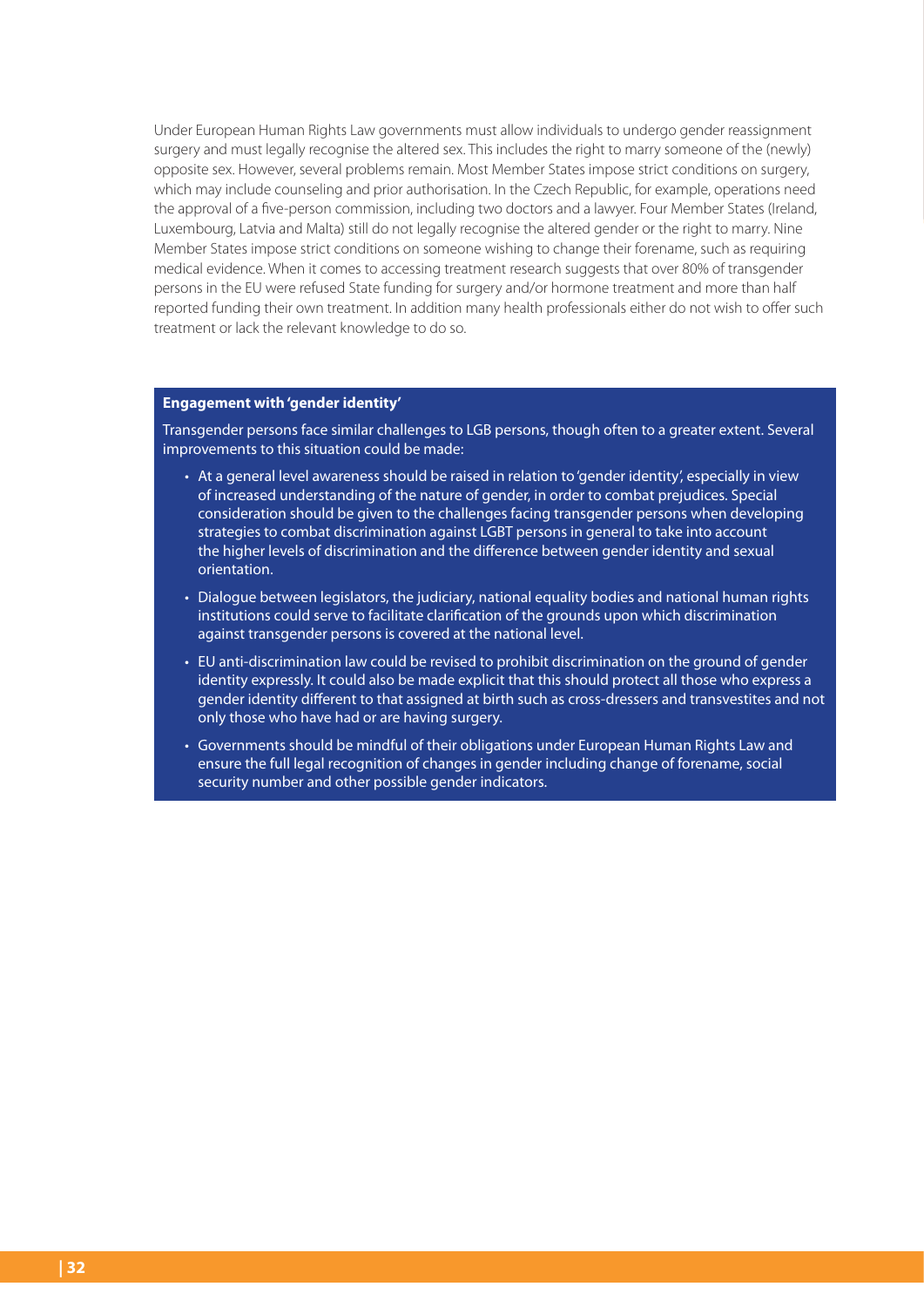# **XI: Conclusions**

There is evidence that discrimination against LGBT people exists across the European Union in all areas of social life.

Hostile public attitudes towards LGBT persons remain and are more pronounced on sensitive issues such as same sex marriage and adoption.

While there are some encouraging examples, LGBT persons still receive imbalanced media coverage. At its worse this is insulting and inflammatory; at its best it is stereotyped.

Despite some examples of support, political figures and religious institutions are more often observed adopting a position of intolerance in relation to LGBT persons.

LGBT persons experience verbal and physical abuse. Homophobic and transphobic intent is not an aggravating factor in the law of many Member States and hate crime remains underreported.

Discrimination against LGBT persons is common-place in the education system, health services and in sport. Many schools are without strategies or policies to address homophobia. LGBT persons experience hostile attitudes from health professionals, and are often not regarded as 'next of kin' to hospitalised partners. Homophobia is common in sports clubs and supporters' organizations leading many athletes to conceal their sexual orientation.

Despite clear legislation prohibiting sexual orientation discrimination in the workplace, this remains common leading many LGBT persons to remain 'closeted'. Incidences of discrimination remain underreported to national equality bodies.

Multiple discrimination results in diverse experiences of discrimination among LGBT persons. NGOs and national equality bodies often lack strategies to deal with this.

EU law on free movement of persons, third country nationals, and asylum seekers does not guarantee the same rights of family reunification to same-sex couples as opposite-sex couples.

Asylum seekers who are persecuted on the basis of their sexual orientation or gender identity often face difficult requirements in order to prove their sexual orientation or gender identity or that they are at risk of persecution.

LGBT persons can encounter difficulties in fully exercising their right to freedom of assembly and freedom of expression since events such as Pride marches may be banned or subject to violent counter-demonstrations.

Transgender persons have similar (though usually worse) experiences of discrimination across the EU to LGB persons. Discrimination is noticeably more pronounced in the areas of access to health care and hate crime.

There exists a serious lack of both quantitative and qualitative data on LGBT persons' experiences of discrimination. Academic research, unofficial NGO data and official government statistics in many Member States and at the EU level is missing. This information is essential to understanding the scale and nature of the problems faced by LGBT persons and to formulating informed and effective policies.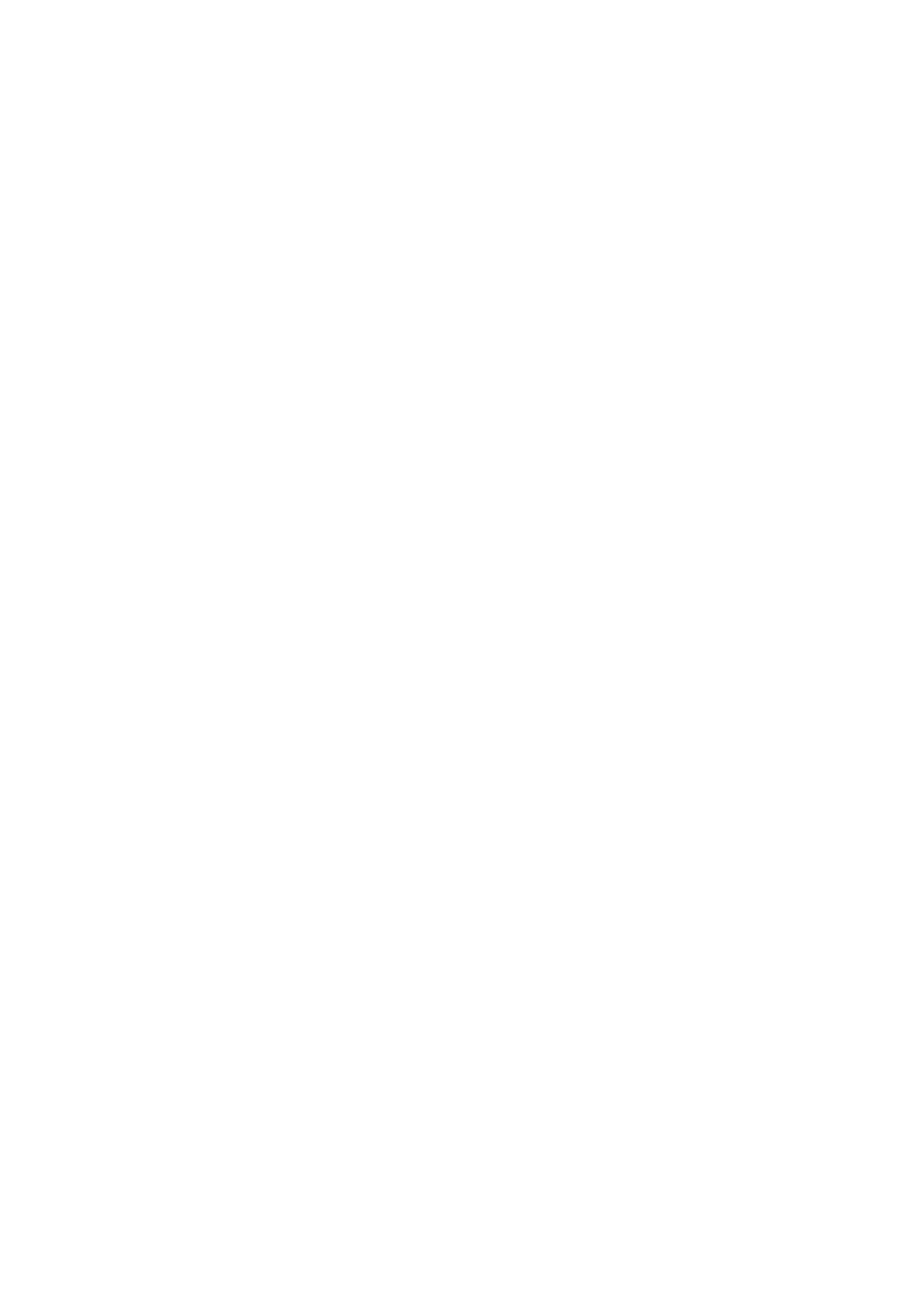European Union Agency for Fundamental Rights (FRA)

### **Homophobia and Discrimination on Grounds of Sexual Orientation and Gender Identity in the EU Member States — Synthesis Report**

Luxembourg: Publications Office of the European Union

2010 — 33 pp. — 21 x 29.7 cm

ISBN 978-929192297-0 doi: 10.2811/42335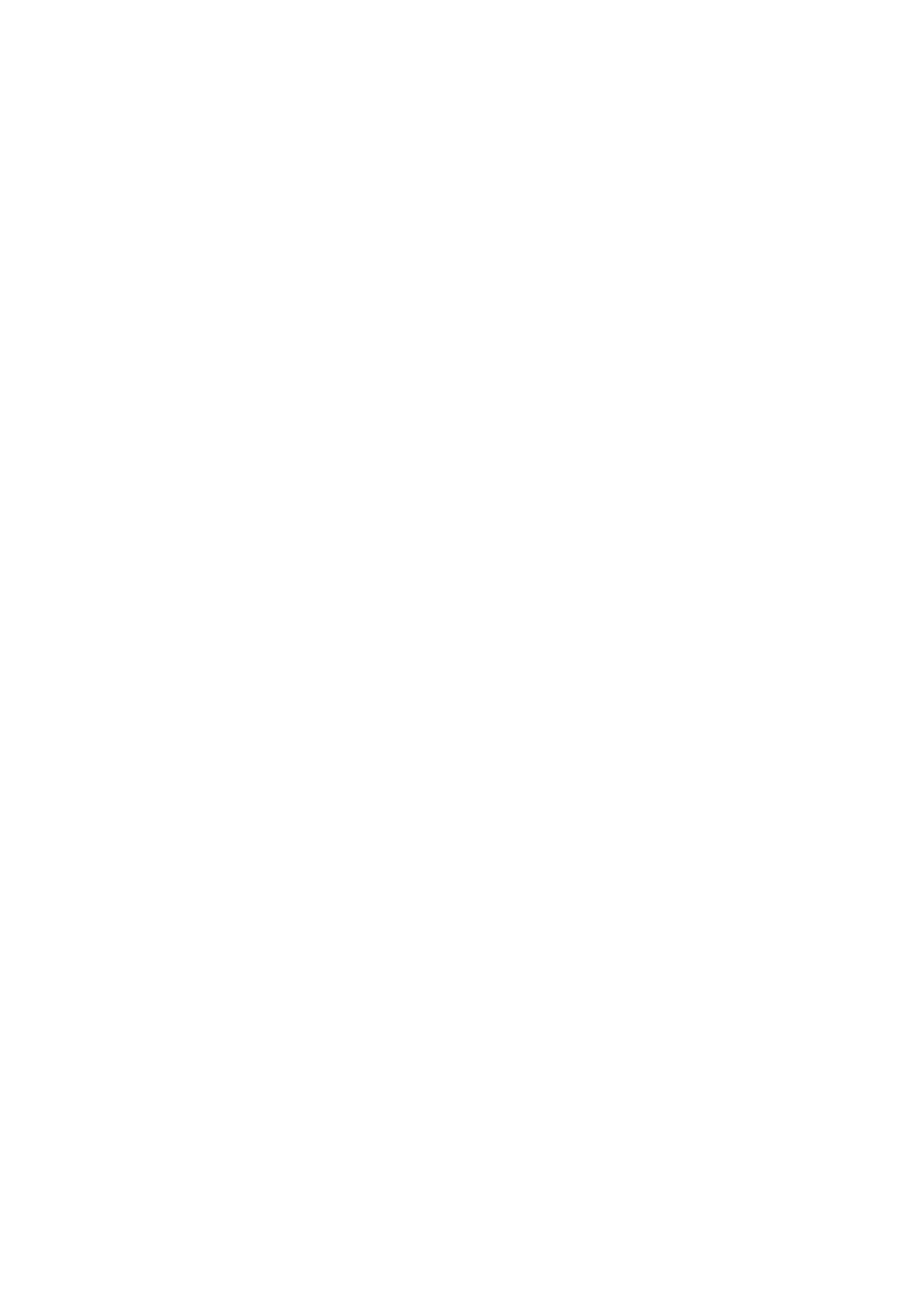European Union Agency for Fundamental Rights (FRA)

Homophobia and Discrimination on Grounds of Sexual Orientation and Gender Identity in the EU Member States - Synthesis Report

Luxembourg: Publications Office of the European Union

2010 - 33 pp. - 21 x 29.7 cm ISBN 978-92-9192-297-0 doi: 10.2811/42335

© European Union Agency for Fundamental Rights, 2009 Reproduction is authorised, except for commercial purposes, provided the source is acknowledged.

A great deal of information on the European Union Agency for Fundamental Rights is available on the Internet. It can be accessed through the FRA website (http://fra.europa.eu).

### **How to obtain EU publications**

### **Publications for sale:**

- via EU Bookshop (http://bookshop.europa.eu);
- from your bookseller by quoting the title, publisher and/or ISBN number;
- by contacting one of our sales agents directly. You can obtain their contact details on the Internet (http://bookshop.europa.eu) or by sending a fax to +352 2929-42758.

#### **Free publications:**

- via EU Bookshop (http://bookshop.europa.eu);
- at the European Commission's representations or delegations. You can obtain their contact details on the Internet (http://ec.europa.eu) or by sending a fax to +352 2929-42758.